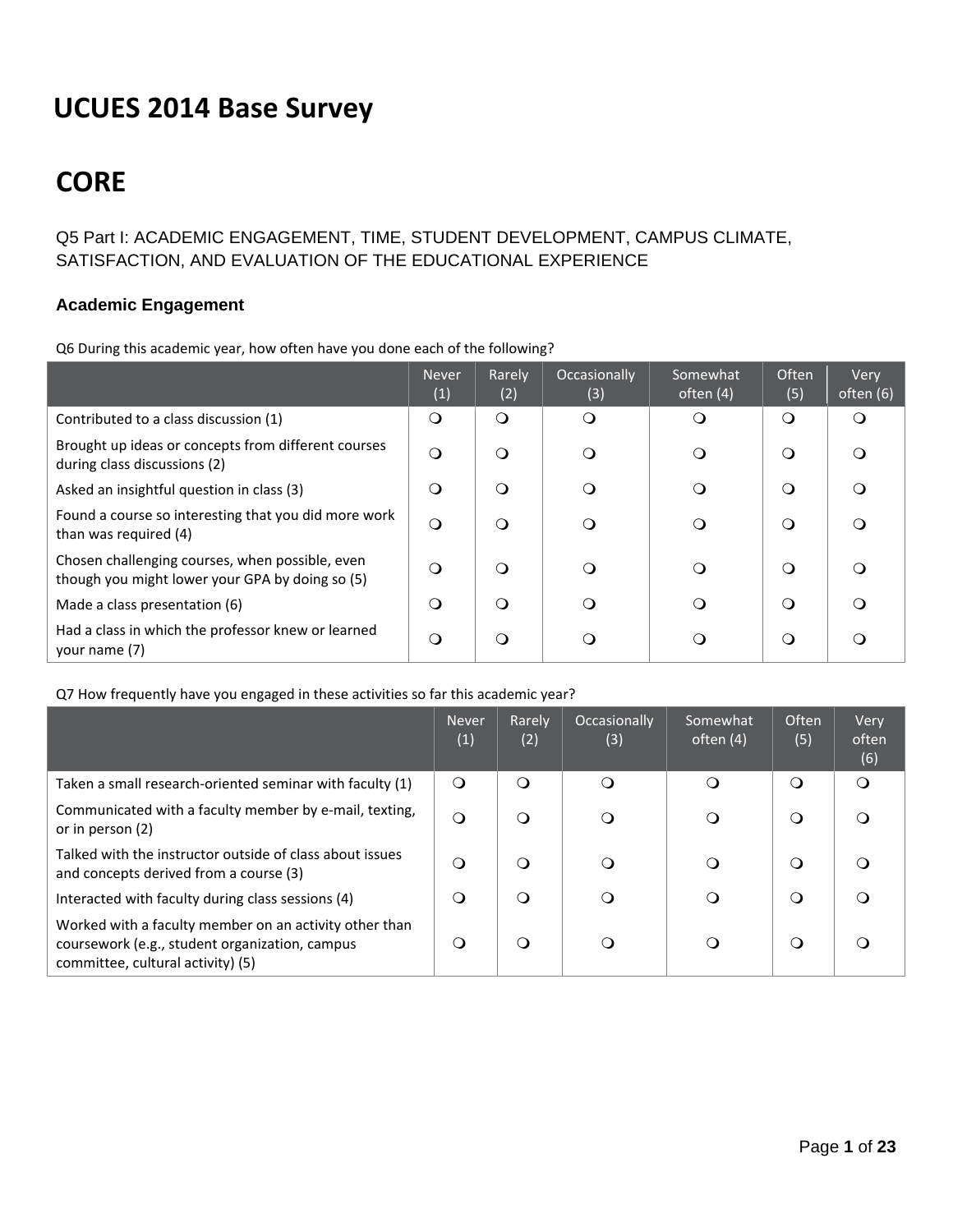Q8 How frequently during this academic year have you done each of the following?

|                                                                                                 | <b>Never</b><br>(1) | Rarely<br>(2) | Occasionally<br>(3) | Somewhat<br>often (4) | <b>Often</b><br>(5) | Very<br>often (6) |
|-------------------------------------------------------------------------------------------------|---------------------|---------------|---------------------|-----------------------|---------------------|-------------------|
| Turned in a course assignment late (1)                                                          | O                   | $\circ$       | $\Omega$            | $\Omega$              | $\circ$             | $\Omega$          |
| Gone to class without completing assigned reading<br>(2)                                        | $\bigcirc$          | $\circ$       | $\circ$             | $\circ$               | $\Omega$            | $\Omega$          |
| Gone to class unprepared (3)                                                                    | O                   | $\Omega$      | $\Omega$            | $\Omega$              | $\Omega$            | $\Omega$          |
| Skipped class (4)                                                                               | $\Omega$            | $\Omega$      | $\Omega$            | $\Omega$              | $\circ$             | $\Omega$          |
| Raised your standard for acceptable effort due to the<br>high standards of a faculty member (5) | $\circ$             | $\circ$       | $\Omega$            | $\Omega$              | $\Omega$            | $\Omega$          |
| Extensively revised a paper before submitting it to be<br>graded (6)                            | $\circ$             | $\Omega$      | $\Omega$            | $\Omega$              | $\Omega$            | $\Omega$          |
| Sought academic help from instructor or tutor when<br>needed (7)                                | $\bigcirc$          | $\Omega$      | $\Omega$            | $\Omega$              | $\Omega$            | $\Omega$          |
| Worked on class projects or studied as a group with<br>classmates outside of class (8)          | $\circ$             | $\Omega$      | $\Omega$            | $\Omega$              | $\Omega$            | $\Omega$          |
| Helped a classmate better understand the course<br>material when studying together (9)          | $\Omega$            | $\Omega$      | ∩                   |                       | $\Omega$            | ∩                 |

## **If answered Occasionally or more frequently to the item "Worked on class projects or studied as a group with classmates outside of class (8)" then display**

You indicated above that you worked on class projects or studied as a group with classmates outside of class. Which did you do?

- Worked on a class project with other classmates outside of class
- $\Omega$  Studied as a group with other classmates outside of class
- O Both, worked on a class project and studied with classmates outside of class

Q9 On average, how much of your assigned course reading have you completed this academic year?

- $Q$  0-10% (1)
- $Q$  11-20% (2)
- $Q$  21-30% (3)
- $Q$  31-40% (4)
- $Q$  41-50% (5)
- $O$  51-60% (6)
- $O$  61-70% (7)
- $Q$  71-80% (8)
- 81‐90% (9)
- 91‐100% (10)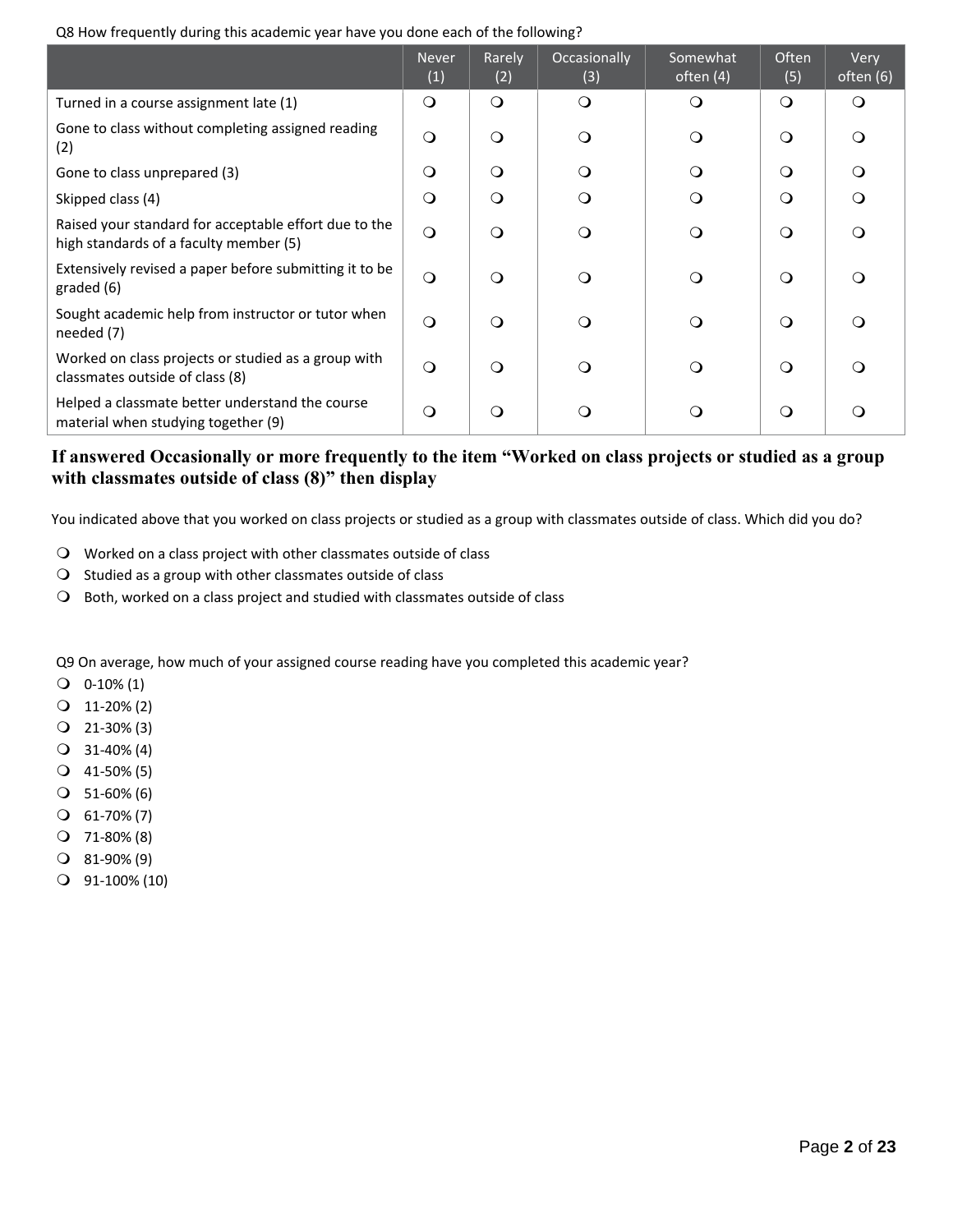## **Q10 Time Allocation**

Q11 How many hours do you spend in a typical week (7 days) on the following activities? (Must be numeric, enter 0 for none) Paid employment (including internships) on campus \_\_\_\_\_\_\_\_\_\_\_\_\_\_\_\_\_\_\_\_\_\_\_\_\_\_\_\_\_\_

Q12 Paid employment (including internships) off campus \_\_\_\_\_\_\_\_\_\_\_\_\_\_\_\_\_\_\_\_\_\_\_\_\_

#### Answer if

How many hours do you spend in a typical week (7 days) on the following activities? (Must be numeric, enter 0 for none) Paid employment (including internships) on campus: Text Response Is Greater Than 0 or Empty

Or

How many hours do you spend in a typical week (7 days) on the following activities? (Must be numeric, enter 0 for none) Paid employment (including internships) off campus: Text Response Is Greater Than 0 or Empty

Q13 Of your total hours spent working for pay, about how many hours were related to your academic interests? (Must be numeric, enter 0 for none) \_\_\_\_\_\_\_\_\_\_\_\_

Q14 How many hours do you spend in a typical week (7 days) on the following activities?

|                                                                                                                                                     | $\mathbf 0$ | $1-5$   | $6 -$     | $11-$     | $16-$      | $21 -$    | $26 -$     | More           |
|-----------------------------------------------------------------------------------------------------------------------------------------------------|-------------|---------|-----------|-----------|------------|-----------|------------|----------------|
|                                                                                                                                                     | (1)         | (2)     | 10<br>(3) | 15<br>(4) | 20<br>(5)  | 25<br>(6) | 30<br>(7)  | than 30<br>(8) |
| Attending classes, discussion sections, or labs (1)                                                                                                 | $\circ$     | $\circ$ | $\circ$   | $\circ$   | $\circ$    | $\circ$   | $\circ$    | $\circ$        |
| Studying and other academic activities outside of class (2)                                                                                         | $\circ$     | $\circ$ | $\circ$   | $\circ$   | $\circ$    | $\circ$   | $\circ$    | $\circ$        |
| Attending movies, concerts, sports, or other entertainment events<br>(3)                                                                            | $\circ$     | $\circ$ | $\Omega$  | $\circ$   | $\circ$    | $\Omega$  | $\bigcirc$ | $\Omega$       |
| Performing community service or volunteer activities (4)                                                                                            | $\circ$     | $\circ$ | $\circ$   | $\circ$   | $\bigcirc$ | $\circ$   | $\circ$    | $\circ$        |
| Participating in physical exercise, recreational sports, or physically<br>active hobbies (5)                                                        | $\circ$     | $\circ$ | $\circ$   | $\circ$   | $\circ$    | $\circ$   | $\circ$    | $\Omega$       |
| Participating in spiritual or religious activities (6)                                                                                              | $\circ$     | $\circ$ | $\circ$   | $\circ$   | $\circ$    | $\Omega$  | $\circ$    | $\Omega$       |
| Participating in student clubs or organizations (7)                                                                                                 | $\circ$     | $\circ$ | $\circ$   | $\circ$   | $\circ$    | $\Omega$  | $\bigcirc$ | $\circ$        |
| Socializing with friends (8)                                                                                                                        | $\circ$     | $\circ$ | $\circ$   | $\circ$   | $\circ$    | $\Omega$  | $\circ$    | $\circ$        |
| Partying (9)                                                                                                                                        | $\circ$     | $\circ$ | $\circ$   | $\circ$   | $\circ$    | $\circ$   | $\circ$    | $\circ$        |
| Spending time with family (10)                                                                                                                      | $\circ$     | $\circ$ | $\circ$   | $\circ$   | $\circ$    | $\Omega$  | $\circ$    | $\Omega$       |
| Using the computer/tablet/smartphone for non-academic purposes<br>and entertainment (e.g., gaming, social media, shopping, streaming<br>video) (11) | $\circ$     | $\circ$ | $\circ$   | $\circ$   | $\circ$    | $\Omega$  | $\circ$    | $\Omega$       |
| Watching TV, streaming movies/TV on computer or tablet (12)                                                                                         | $\circ$     | $\circ$ | $\circ$   | $\circ$   | $\circ$    | $\circ$   | $\circ$    | $\Omega$       |
| Commuting to school and/or to work (13)                                                                                                             | $\circ$     | $\circ$ | $\circ$   | $\circ$   | $\circ$    | $\circ$   | $\circ$    | $\circ$        |

Q15 During this academic year, what was the average number of hours per night you slept on weeknights?

- $Q$  4 or less (1)
- $Q = 5(2)$
- $O 6 (3)$
- $Q \quad 7(4)$
- $Q$  8(5)
- $\bigcirc$  9 or more (6)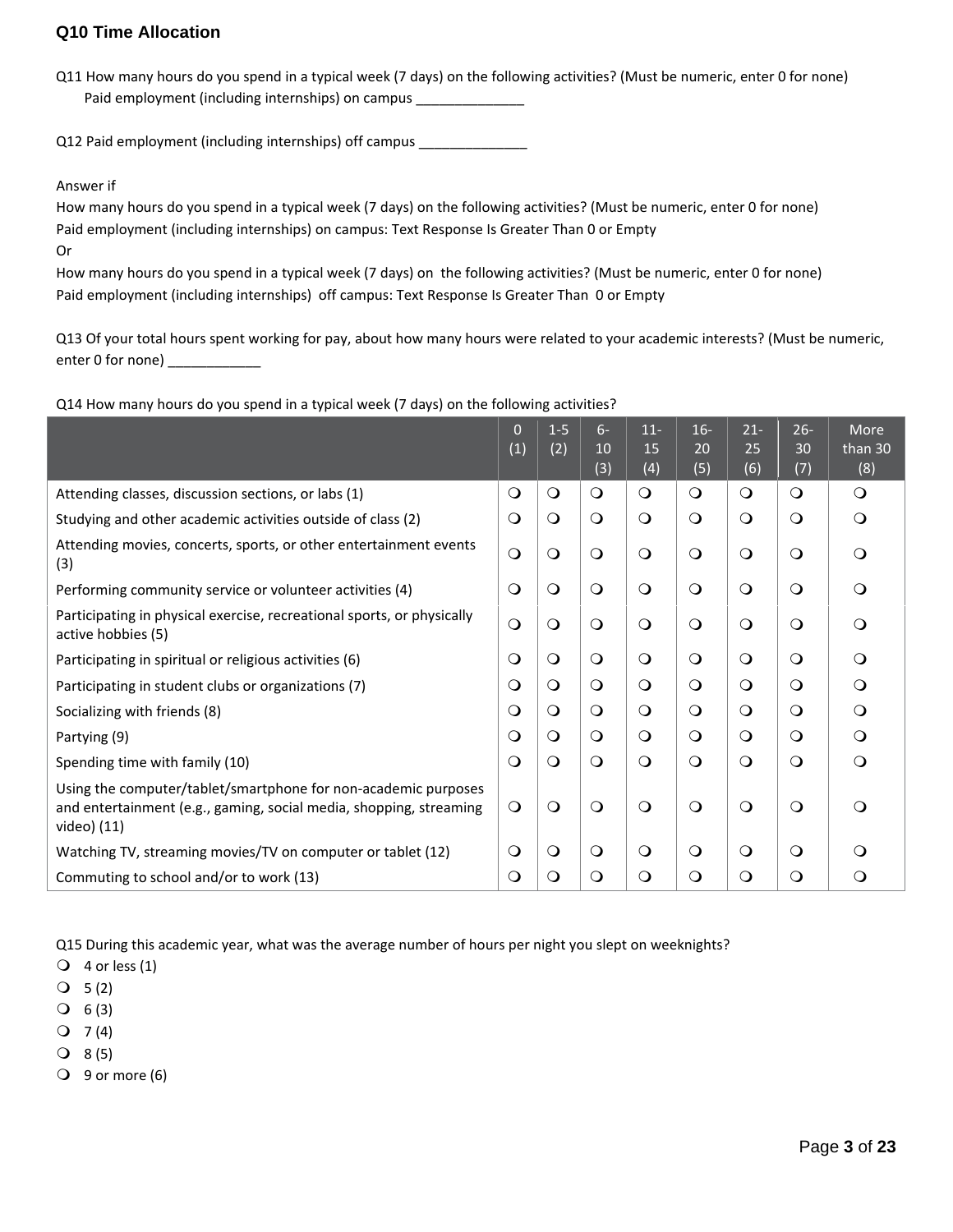# **Q16 Academic and Personal Development**

|  | Q17 Please rate your level of proficiency in the following areas when you started at this campus and now. |  |  |
|--|-----------------------------------------------------------------------------------------------------------|--|--|
|  |                                                                                                           |  |  |

|                                                                                                          |                     |             |             | WHEN YOU STARTED HERE |                     | <b>CURRENT ABILITY LEVEL</b> |                     |             |             |             |                     |                  |
|----------------------------------------------------------------------------------------------------------|---------------------|-------------|-------------|-----------------------|---------------------|------------------------------|---------------------|-------------|-------------|-------------|---------------------|------------------|
|                                                                                                          | Very<br>poor<br>(1) | Poor<br>(2) | Fair<br>(3) | Good<br>(4)           | Very<br>good<br>(5) | Excellent<br>(6)             | Very<br>poor<br>(1) | Poor<br>(2) | Fair<br>(3) | Good<br>(4) | Very<br>good<br>(5) | Excellent<br>(6) |
| Analytical and critical<br>thinking skills (1)                                                           | $\bigcirc$          | $\circ$     | $\bigcirc$  | $\overline{O}$        | $\bigcirc$          | $\bigcirc$                   | $\bigcirc$          | $\bigcirc$  | $\bigcirc$  | $\bigcirc$  | $\circ$             | $\Omega$         |
| Ability to be clear and<br>effective when writing<br>(2)                                                 | $\bigcirc$          | $\bigcirc$  | $\circ$     | $\bigcirc$            | $\bigcirc$          | $\bigcirc$                   | $\circ$             | $\bigcirc$  | $\bigcirc$  | $\bigcirc$  | $\circ$             | $\Omega$         |
| Ability to read and<br>comprehend academic<br>material (3)                                               | $\bigcirc$          | $\bigcirc$  | $\bigcirc$  | $\bigcirc$            | $\circ$             | $\bigcirc$                   | $\bigcirc$          | $\bigcirc$  | $\bigcirc$  | $\bigcirc$  | $\circ$             | $\Omega$         |
| Foreign language skills<br>(4)                                                                           | $\bigcirc$          | $\circ$     | $\bigcirc$  | $\bigcirc$            | $\bigcirc$          | $\bigcirc$                   | $\bigcirc$          | $\bigcirc$  | $\bigcirc$  | $\bigcirc$  | $\circ$             | $\Omega$         |
| Understanding your field<br>of study (i.e., college<br>major) (5)                                        | $\bigcirc$          | $\circ$     | $\circ$     | $\circ$               | $\bigcirc$          | $\bigcirc$                   | $\circ$             | $\bigcirc$  | $\bigcirc$  | $\bigcirc$  | $\circ$             | $\Omega$         |
| Quantitative<br>(mathematical and<br>statistical) skills (6)                                             | $\bigcirc$          | $\bigcirc$  | $\bigcirc$  | $\bigcirc$            | $\bigcirc$          | $\bigcirc$                   | $\bigcirc$          | $\bigcirc$  | $\bigcirc$  | $\bigcirc$  | $\bigcirc$          | $\Omega$         |
| Ability to speak clearly<br>and effectively in English<br>(7)                                            | $\bigcirc$          | $\bigcirc$  | $\bigcirc$  | $\bigcirc$            | $\bigcirc$          | $\bigcirc$                   | $\bigcirc$          | $\bigcirc$  | $\bigcirc$  | $\bigcirc$  | $\circ$             | $\Omega$         |
| Ability to understand<br>international<br>perspectives (economic,<br>political, social, cultural)<br>(8) | $\circ$             | $\bigcirc$  | $\bigcirc$  | $\bigcirc$            | $\bigcirc$          | $\Omega$                     | $\circ$             | $\bigcirc$  | $\bigcirc$  | $\bigcirc$  | $\circ$             | ∩                |
| Leadership skills (9)                                                                                    | $\bigcirc$          | $\bigcirc$  | $\bigcirc$  | $\bigcirc$            | $\bigcirc$          | $\bigcirc$                   | $\bigcirc$          | $\bigcirc$  | $\bigcirc$  | $\bigcirc$  | $\bigcirc$          | $\bigcirc$       |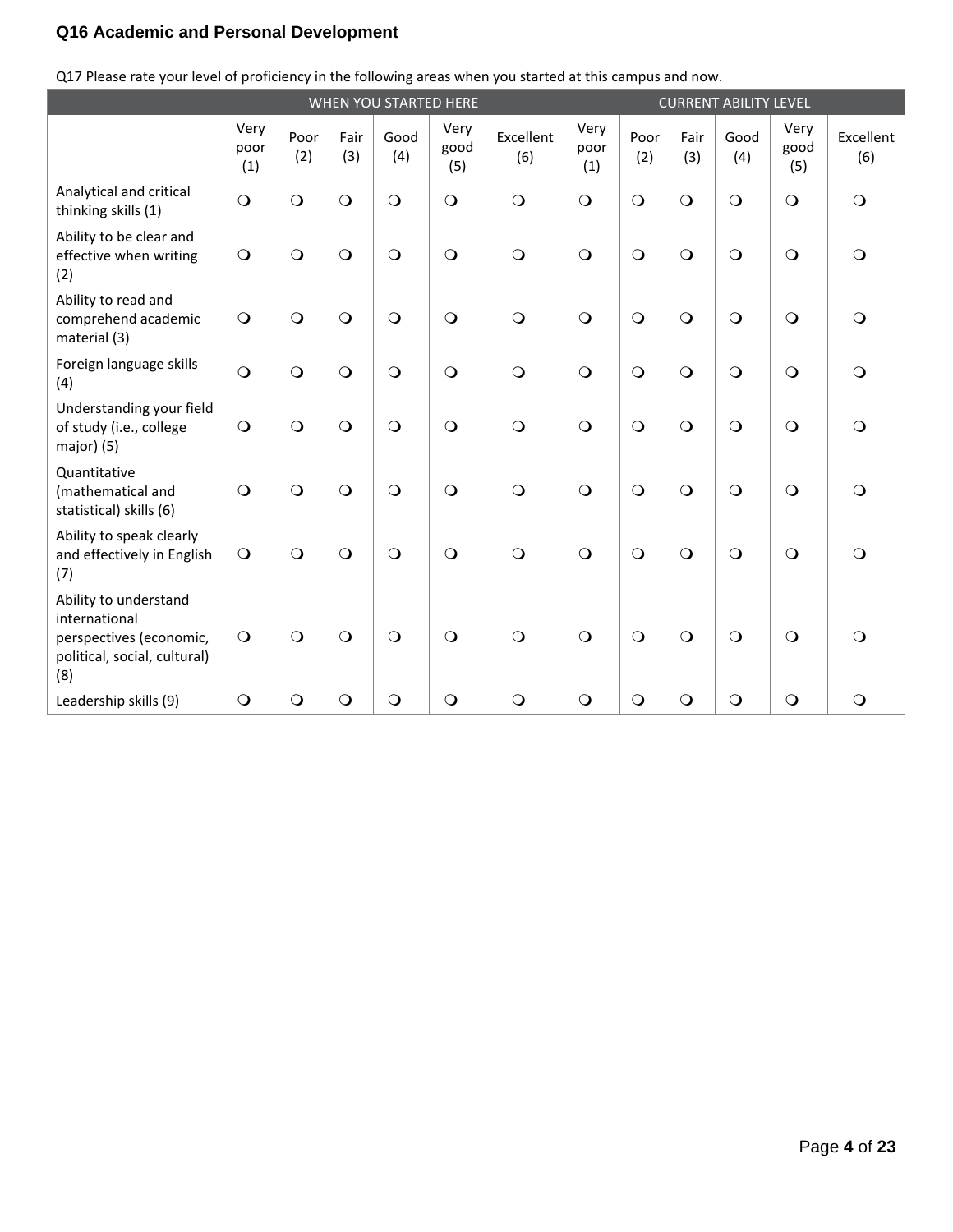|  |  |  |  | Q18 Please rate your level of proficiency in the following areas when you started at this campus and now. |  |
|--|--|--|--|-----------------------------------------------------------------------------------------------------------|--|
|--|--|--|--|-----------------------------------------------------------------------------------------------------------|--|

|                                                                                                     |                     |             |             | <b>WHEN YOU STARTED HERE</b> |                     | <b>CURRENT ABILITY LEVEL</b> |                     |             |             |             |                     |                  |
|-----------------------------------------------------------------------------------------------------|---------------------|-------------|-------------|------------------------------|---------------------|------------------------------|---------------------|-------------|-------------|-------------|---------------------|------------------|
|                                                                                                     | Very<br>poor<br>(1) | Poor<br>(2) | Fair<br>(3) | Good<br>(4)                  | Very<br>good<br>(5) | Excellent<br>(6)             | Very<br>poor<br>(1) | Poor<br>(2) | Fair<br>(3) | Good<br>(4) | Very<br>good<br>(5) | Excellent<br>(6) |
| Library research skills<br>(e.g. finding books,<br>articles, evaluating<br>information sources) (1) | $\circ$             | $\circ$     | $\circ$     | $\circ$                      | $\circ$             | $\circ$                      | $\circ$             | $\circ$     | $\circ$     | $\circ$     | $\circ$             | $\Omega$         |
| Other research skills (2)                                                                           | $\circ$             | $\circ$     | $\circ$     | $\circ$                      | $\circ$             | $\circ$                      | $\circ$             | $\circ$     | $\circ$     | $\circ$     | $\circ$             | $\Omega$         |
| Ability to prepare and<br>make a presentation (3)                                                   | $\circ$             | $\circ$     | $\circ$     | $\circ$                      | $\circ$             | $\Omega$                     | $\circ$             | $\circ$     | $\circ$     | $\circ$     | $\Omega$            | $\bigcap$        |
| Interpersonal (social)<br>skills (4)                                                                | $\circ$             | $\circ$     | $\circ$     | $\circ$                      | $\circ$             | $\circ$                      | $\circ$             | $\circ$     | $\circ$     | $\circ$     | $\circ$             | $\Omega$         |

Q19 Similarly, please rate your abilities now and when you first began at this campus on the following dimensions.

|                                                                                        | WHEN YOU STARTED HERE |             |             |             |                     |                  |                     | <b>CURRENT ABILITY LEVEL</b> |             |             |                     |                  |
|----------------------------------------------------------------------------------------|-----------------------|-------------|-------------|-------------|---------------------|------------------|---------------------|------------------------------|-------------|-------------|---------------------|------------------|
|                                                                                        | Very<br>poor<br>(1)   | Poor<br>(2) | Fair<br>(3) | Good<br>(4) | Very<br>good<br>(5) | Excellent<br>(6) | Very<br>poor<br>(1) | Poor<br>(2)                  | Fair<br>(3) | Good<br>(4) | Very<br>good<br>(5) | Excellent<br>(6) |
| Ability to appreciate<br>and understand racial<br>and ethnic diversity<br>(1)          | $\circ$               | $\circ$     | $\circ$     | $\Omega$    | $\circ$             | $\circ$          | $\circ$             | $\circ$                      | $\circ$     | $\circ$     | $\circ$             | ∩                |
| Ability to appreciate<br>the fine arts (e.g.,<br>painting, music,<br>drama, dance) (2) | $\circ$               | $\circ$     | $\circ$     | $\Omega$    | $\bigcirc$          | $\circ$          | $\circ$             | $\Omega$                     | $\circ$     | $\circ$     | $\Omega$            |                  |
| Ability to appreciate<br>cultural and global<br>diversity (3)                          | $\circ$               | $\circ$     | $\circ$     | $\Omega$    | $\circ$             | $\Omega$         | $\circ$             | $\Omega$                     | $\circ$     | $\circ$     | $\Omega$            |                  |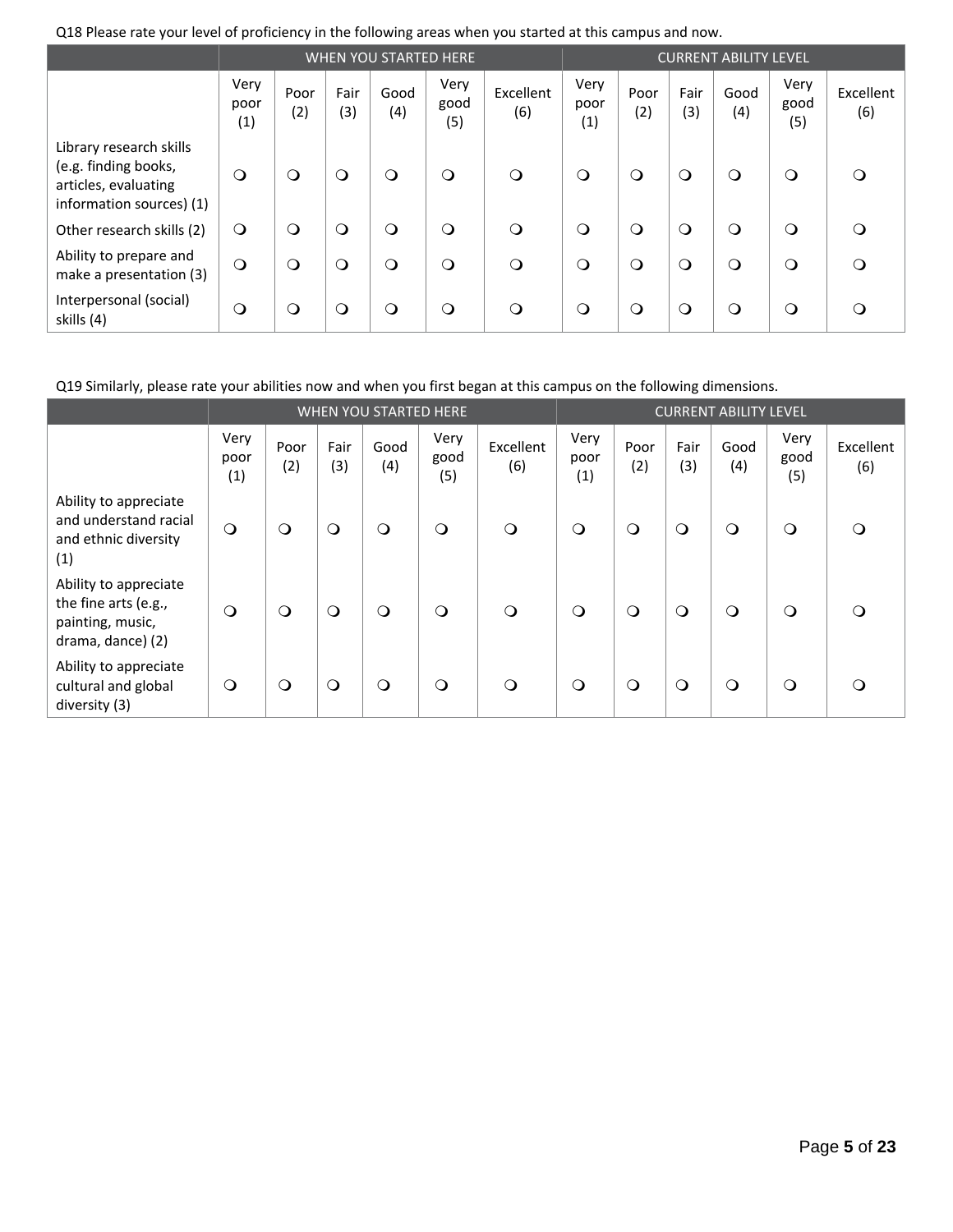# **Q20 Campus Climate for Diversity**

Q21 Please indicate how strongly you agree or disagree with the following statements in terms of yourself.

|                                                                          | Strongly<br>disagree $(1)$ | <b>Disagree</b><br>(2) | Somewhat<br>disagree (3) | Somewhat<br>agree $(4)$ | Agree<br>(5) | Strongly<br>agree $(6)$ |
|--------------------------------------------------------------------------|----------------------------|------------------------|--------------------------|-------------------------|--------------|-------------------------|
| I feel free to express my political beliefs<br>on campus (1)             | $\Omega$                   | $\Omega$               | $\Omega$                 | $\Omega$                | $\Omega$     | $\Omega$                |
| I feel free to express my religious beliefs<br>on campus (2)             | $\Omega$                   |                        | $\Omega$                 | $\Omega$                | $\Omega$     | $\Omega$                |
| Students of my race/ethnicity are<br>respected on this campus (3)        | $\Omega$                   |                        | $\circ$                  | $\Omega$                | $\Omega$     | $\Omega$                |
| Students of my socio-economic status<br>are respected on this campus (4) | $\Omega$                   | ∩                      | $\circ$                  | $\Omega$                | $\circ$      | $\Omega$                |
| Students of my gender are respected on<br>this campus (5)                | $\Omega$                   | ∩                      | $\Omega$                 | $\Omega$                | $\Omega$     | $\Omega$                |
| Students of my religious beliefs are<br>respected on this campus (6)     | $\Omega$                   |                        | $\Omega$                 | $\Omega$                | $\Omega$     | $\Omega$                |
| Students of my political beliefs are<br>respected on this campus (7)     | $\Omega$                   |                        | $\Omega$                 | $\Omega$                | $\circ$      | $\Omega$                |
| Students of my sexual orientation are<br>respected on this campus (8)    | Q                          | ∩                      | $\Omega$                 | ∩                       | $\circ$      | $\Omega$                |

Q22 Please indicate how strongly you agree or disagree with the following statements in terms of yourself.

|                                                                                                                     | Strongly<br>disagree<br>(1) | <b>Disagree</b><br>(2) | Somewhat<br>disagree (3) | Somewhat<br>$ $ agree $(4)$ | Agree<br>(5) | Strongly<br>Agree (6) | <b>Not</b><br>Applicable<br>(99) |
|---------------------------------------------------------------------------------------------------------------------|-----------------------------|------------------------|--------------------------|-----------------------------|--------------|-----------------------|----------------------------------|
| Students of my immigration<br>background are respected on this<br>campus $(1)$                                      |                             |                        |                          | $\circ$                     | $\Omega$     |                       | $\mathsf{O}$                     |
| Students with a physical,<br>psychological, or learning disability<br>like mine are respected on this<br>campus (2) | $\circ$                     |                        |                          | $\circ$                     | $\Omega$     |                       | Q                                |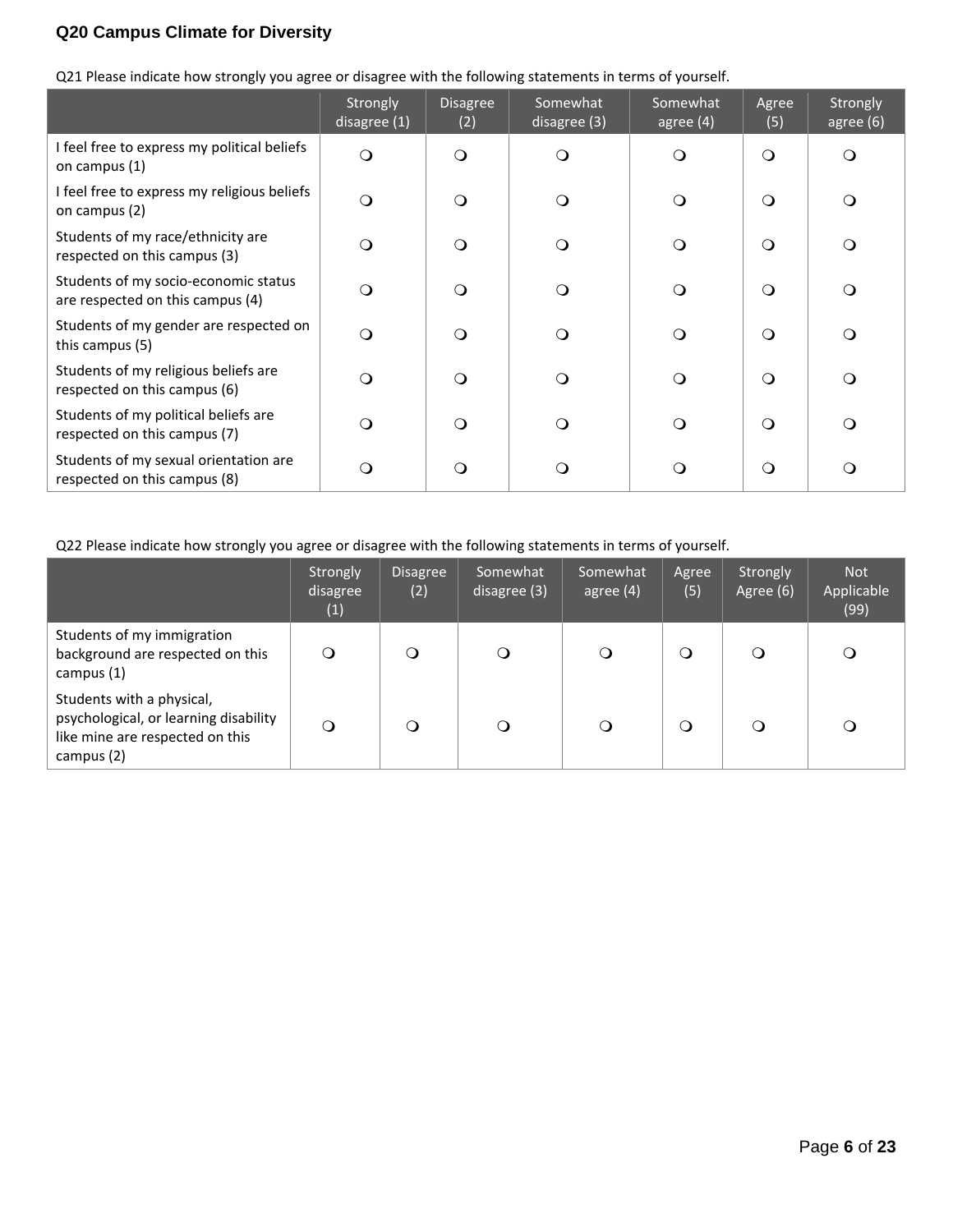## **Q23 Plans and Aspirations**

Q24 Which of the following BEST represents your plans for after graduation? (Select only one)

- $\bigcirc$  Enroll in graduate or professional school (1)
- Work full‐time (2)
- Work part‐time (3)
- Be self‐employed (4)
- $\bigcirc$  Study or work abroad (5)
- $\bigcirc$  Join armed forces (6)
- $\bigcirc$  Paid internship (7)
- Unpaid internship/ volunteer (8)
- $\bigcirc$  Take a year off (9)
- Do something else (10)
- $\bigcirc$  I have no idea at this point (11)
- $\bigcirc$  Other (12)

Q25 What career do you hope to eventually have after you have completed your education?

- Agriculture/agribusiness (1)
- $\bigcirc$  Artistic, creative professions (2)
- Business, finance-related professions (3)
- Civil Service/government (4)
- Education (5)
- Engineering, computer programming (6)
- $Q$  Law (7)
- O Medicine, health-related professions (8)
- Military (9)
- Psychology, helping professions (10)
- Q Researcher, scientist (11)
- $\bigcirc$  I have no idea whatsoever (12)
- $\overline{O}$  Other (13)

Q26 What is the HIGHEST academic degree or credential that you plan to eventually earn?

- Bachelor's degree (B.A., B.S., etc.) (1)
- $\bigcirc$  Teaching credential (2)
- Business master's (M.B.A.) (3)
- Other professional master's (M.Ed., M.PP., M.PH., M.FA., M.LIS., M.SN., M.SW., M.ARCH., etc.) (4)
- Academic master's (M.A., M.S., etc.) (5)
- Law degree (L.L.B. or J.D.) (6)
- Medical doctorate other than M.D. (D.O., D.D.S., D.V.M., etc.) (7)
- Medical doctor (M.D.) (8)
- Doctorate (Ph.D., Ed.D., etc.) (9)
- O Multiple doctoral degrees (M.D./Ph.D.) (10)
- $\bigcirc$  I do not know yet (99)
- If other, please elaborate (12) \_\_\_\_\_\_\_\_\_\_\_\_\_\_\_\_\_\_\_\_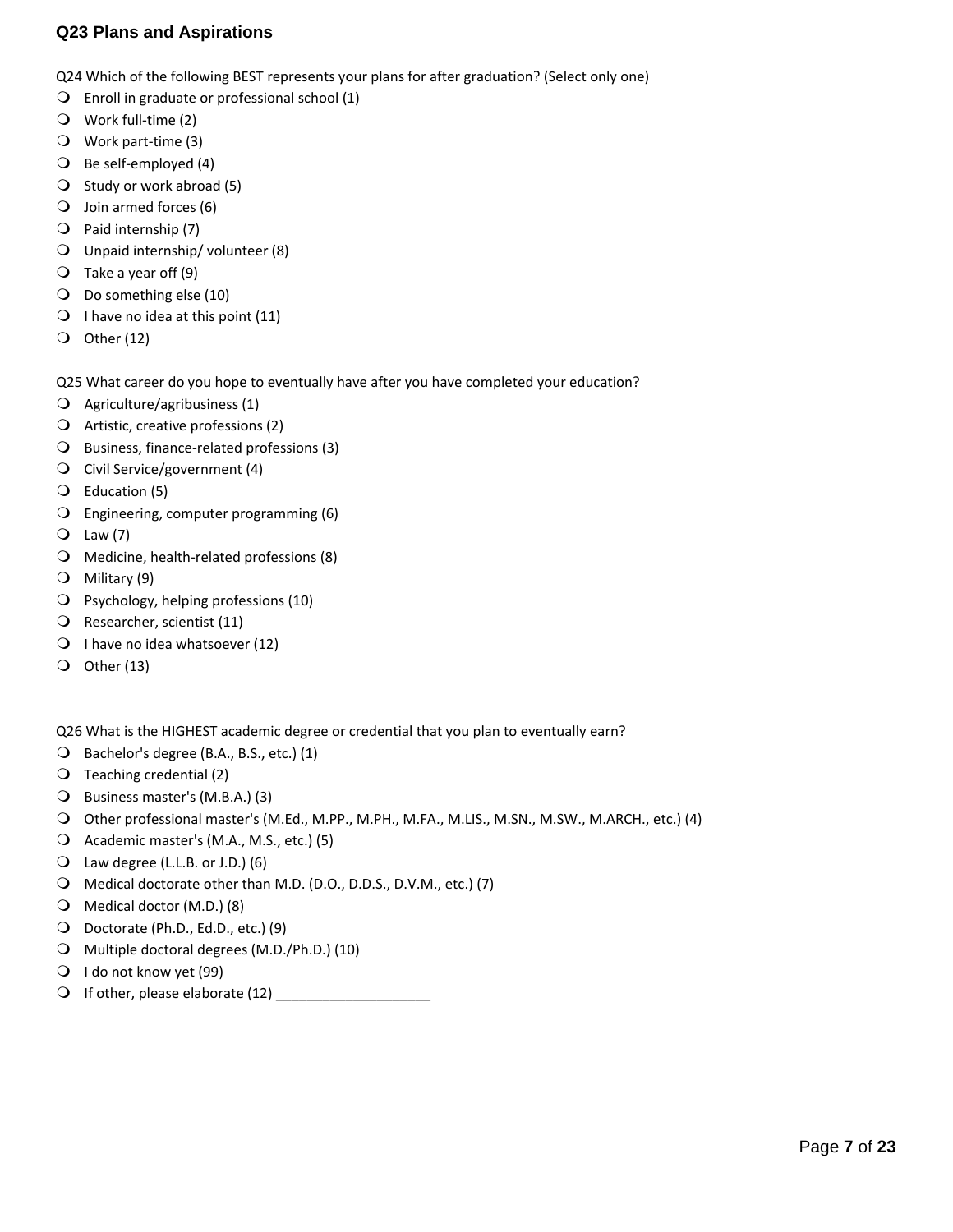Q27 Indicate the following scholarship, research, and creative activities that you are currently doing or have completed as an (University Name) University student.

|                                                                                                                    | Yes, doing now or have<br>done $(1)$ | <b>No</b><br>(0) |
|--------------------------------------------------------------------------------------------------------------------|--------------------------------------|------------------|
| A research project or research paper as part of your coursework (1)                                                | ∩                                    | $\circ$          |
| At least one student research course (a course in which you learned research methods or<br>researched a topic) (2) | ∩                                    | O                |
| At least one independent study course (3)                                                                          | $\Omega$                             | O                |
| Assist faculty in research with course credit (4)                                                                  | ∩                                    | $\Omega$         |
| Assist faculty in research for pay without course credit (5)                                                       | ∩                                    | $\Omega$         |
| Assist faculty in research as a volunteer without course credit (6)                                                | $\Omega$                             | $\Omega$         |
| A creative activity as part of your coursework (7)                                                                 | ∩                                    | $\Omega$         |
| Work on creative projects under the direction of faculty with course credit (8)                                    | $\Omega$                             | $\Omega$         |
| Work on creative projects under the direction of faculty for pay without course credit (9)                         | ∩                                    | $\Omega$         |
| Work on creative projects under the direction of faculty as a volunteer without course credit (10)                 |                                      | 0                |

# **Q28 Overall Satisfaction and Agreement**

Q29 How satisfied are you with the following aspects of your campus experiences/education.

|                                                               | Very<br>dissatisfied (1) | <b>Dissatisfied</b><br>(2) | Somewhat<br>dissatisfied (3) | Somewhat<br>satisfied (4) | Satisfied<br>(5) | Very<br>satisfied $(6)$ |
|---------------------------------------------------------------|--------------------------|----------------------------|------------------------------|---------------------------|------------------|-------------------------|
| My (University Name)<br>University grade point average<br>(1) | Q                        | $\circ$                    | $\circ$                      |                           | O                | O                       |
| Overall social experience (2)                                 | Ω                        | Q                          | Q                            |                           |                  | Q                       |
| Overall academic experience<br>(3)                            |                          | $\Omega$                   | O                            |                           |                  | Q                       |
| Value of your education for the<br>price you are paying (4)   | Ω                        | O                          | O                            |                           |                  | Q                       |

## Q30 Please select your level of agreement with the following statements.

|                                                                                                   | Strongly<br>disagree $(1)$ | <b>Disagree</b><br>(2) | Somewhat<br>disagree (3)' | Somewhat<br>agree $(4)$ | Agree<br>(5) | Strongly<br>agree (6) |
|---------------------------------------------------------------------------------------------------|----------------------------|------------------------|---------------------------|-------------------------|--------------|-----------------------|
| I feel that I belong at this (University<br>Name) (1)                                             |                            |                        |                           |                         |              | $\circ$               |
| Knowing what I know now, I would still<br>choose to enroll at (University Name)<br>University (2) |                            |                        |                           |                         |              | O                     |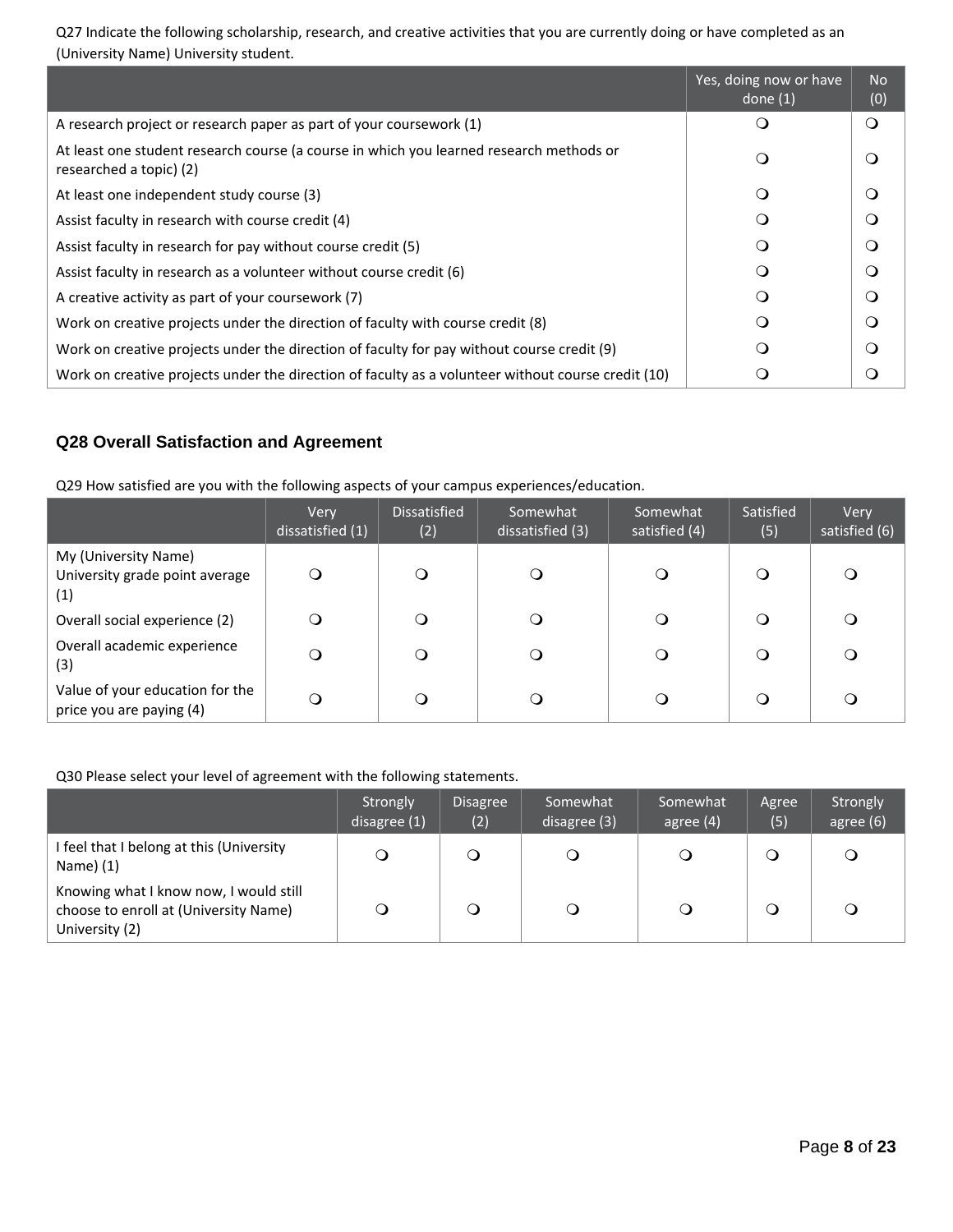EVAL\_MAJOR Is Equal to Y

Q31 Evaluation of the Major or Evaluation of the Educational Experience

The next section of this questionnaire asks you to evaluate your major based on your experience. Below are listed your major(s) according to campus records. Please select the major that you will evaluate. If you do not want to evaluate the first major listed, then you will need to make another selection. If you have changed majors and would like to evaluate your new major, please select the "Other" option and then choose your new major from the subsequent list. For those with a second major listed below, you will have an opportunity to evaluate the second major, if you wish.

If MAJOR TEXT1 Is Not Empty

\${e://Field/MAJOR\_TEXT1} (1)

If MAJOR\_TEXT2 Is Not Empty

\${e://Field/MAJOR\_TEXT2} (2)

 $\overline{O}$  Other (3)

Answer If

Evaluation of the Major or Evaluation of the Educational Experience The next section of this questionnaire asks you to evaluate your major based on your experience. Below are l... Other Is Selected And EVAL\_MAJOR Is Equal to Y

Q32 Please select your new major from the following list.

Q Accounting BSB (4)...

Answer If

EVAL\_MAJOR Is Equal to Y

Q33 Were the following factors very important to you in deciding on your major?

|                                                                      | Yes $(1)$ | No(0)    |
|----------------------------------------------------------------------|-----------|----------|
| Intellectual curiosity (1)                                           | $\bigcap$ | ∩        |
| Leads to a high paying job (2)                                       | ∩         | ∩        |
| Prepares me for a fulfilling career (3)                              | ∩         | $\Omega$ |
| Parental/family desires (4)                                          | ∩         | $\Omega$ |
| Allows time for other activities (5)                                 |           | ∩        |
| Provides international opportunities (6)                             |           | $\Omega$ |
| Prestige (7)                                                         |           | $\Omega$ |
| Could not get into my first choice of major (8)                      | ∩         | $\Omega$ |
| Prepares me for graduate/professional school (9)                     | ∩         | $\Omega$ |
| Compelled to choose a major by school requirements or deadlines (10) |           | ∩        |
| Other, please elaborate (11)                                         |           |          |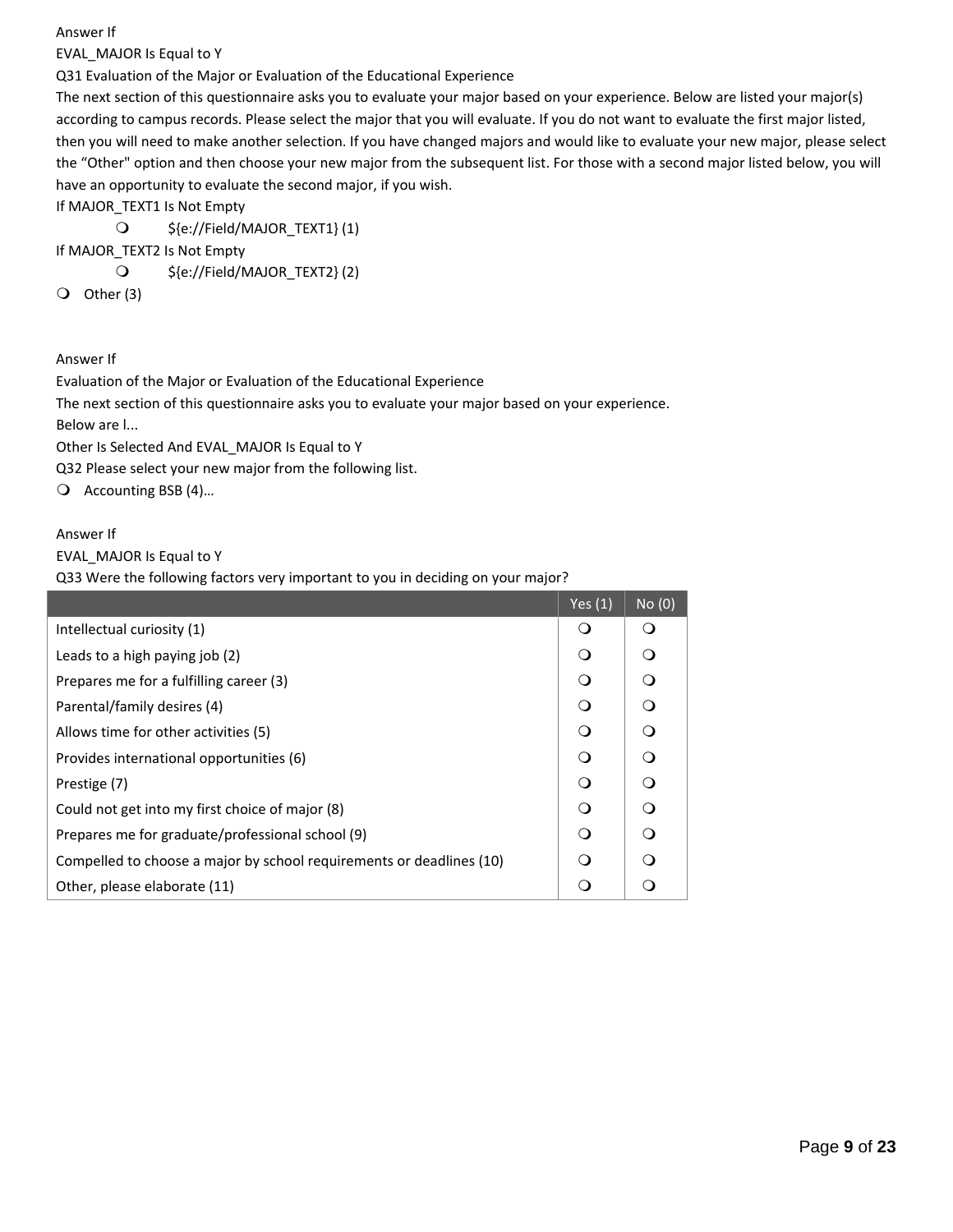EVAL\_MAJOR Is Equal to N

Q34 Evaluation of the Major or Evaluation of the Educational Experience

Which of the following factors do you consider to be very important to you in deciding on your major?

|                                                  | Yes $(1)$ | No(0)    |
|--------------------------------------------------|-----------|----------|
| Intellectual curiosity (1)                       |           |          |
| Leads to a high paying job (2)                   | ∩         | $\Omega$ |
| Prepares me for a fulfilling career (3)          | ∩         | ∩        |
| Parental/family desires (4)                      | ∩         | $\Omega$ |
| Allows time for other activities (5)             | ∩         | $\Omega$ |
| Provides international opportunities (6)         | ∩         | $\Omega$ |
| Prestige (7)                                     | ∩         | ∩        |
| Prepares me for graduate/professional school (8) | ∩         | ∩        |
| Other, please elaborate (9)                      |           | ∩        |

## Q35 Thinking back over your coursework this academic year, how often were you REQUIRED to do the following?

|                                                                                                                                          | Never<br>(1) | Rarely<br>(2) | <b>Occasionally</b><br>(3) | Somewhat<br>often $(4)$ | <b>Often</b><br>(5) | Very<br>often<br>(6) |
|------------------------------------------------------------------------------------------------------------------------------------------|--------------|---------------|----------------------------|-------------------------|---------------------|----------------------|
| Recognize or recall specific facts, terms, and concepts (4)                                                                              | $\Omega$     | $\Omega$      | $\Omega$                   | ∩                       | $\Omega$            | $\Omega$             |
| Explain methods, ideas, or concepts and use them to<br>solve problems (5)                                                                | $\Omega$     | $\Omega$      | $\Omega$                   | ∩                       | $\Omega$            | $\Omega$             |
| Break down material into component parts or arguments<br>into assumptions to see the basis for different outcomes<br>and conclusions (6) | ∩            | $\Omega$      | ∩                          | $\Omega$                | $\Omega$            | $\Omega$             |
| Judge the value of information, ideas, actions, and<br>conclusions based on the soundness of sources, methods,<br>and reasoning (7)      | ∩            | $\Omega$      | $\Omega$                   | $\Omega$                | ∩                   |                      |
| Create or generate new ideas, products, or ways of<br>understanding (8)                                                                  | $\Omega$     | ∩             | ∩                          | ◯                       | ∩                   |                      |

## Q36 Thinking back on this academic year, how often have you done each of the following?

|                                                                                                          | <b>Never</b><br>(1) | Rarely<br>(2) | <b>Occasionally</b><br>(3) | 'Somewhat<br>often (4) | <b>Often</b><br>(5) | Very<br>often (6) |
|----------------------------------------------------------------------------------------------------------|---------------------|---------------|----------------------------|------------------------|---------------------|-------------------|
| Used facts and examples to support your viewpoint (4)                                                    | $\circ$             | $\Omega$      |                            | a                      | Q                   | Q                 |
| Incorporated ideas or concepts from different courses<br>when completing assignments (5)                 | $\Omega$            |               |                            |                        | O                   | a                 |
| Examined how others gathered and interpreted data<br>and assessed the soundness of their conclusions (6) | $\Omega$            |               |                            |                        | Q                   |                   |
| Reconsidered your own position on a topic after<br>assessing the arguments of others (7)                 | O                   |               |                            |                        | O                   |                   |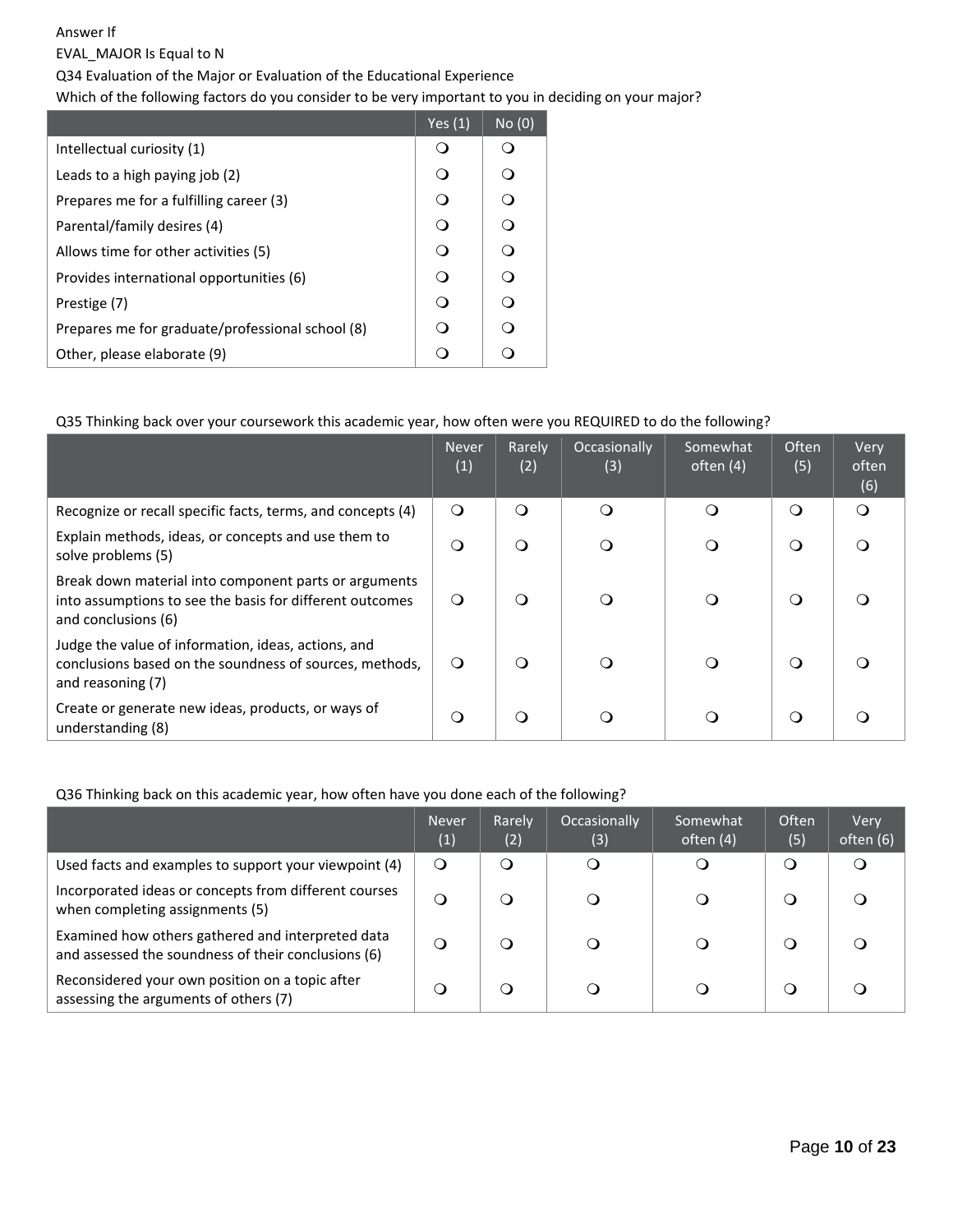|                                                                                                                                | Yes<br>(1) | <b>No</b><br>(0) |
|--------------------------------------------------------------------------------------------------------------------------------|------------|------------------|
| Do you understand how the requirements of your major combine to produce a coherent understanding of a field<br>of study? $(4)$ |            |                  |
| Are the program requirements well defined? (5)                                                                                 |            |                  |
| Are department rules and policies clearly communicated? (6)                                                                    |            |                  |
| Is the description of the major in the catalog accurate? (7)                                                                   |            |                  |
| Is the website (and/or social media) used to facilitate communication between students and the program? (8)                    |            |                  |

EVAL\_MAJOR Is Equal to Y

Q38 Please answer the following questions about your experiences in the major.

## Answer If

## EVAL\_MAJOR Is Equal to N

Q39 Please answer the following questions about your educational experience overall.

## Q40 How often have you experienced the following?

|                                                                                                                          | <b>Never</b><br>(1) | Rarely<br>(2) | Occasionally<br>(3) | Somewhat<br>often (4) | <b>Often</b><br>(5) | Very<br>often (6) |
|--------------------------------------------------------------------------------------------------------------------------|---------------------|---------------|---------------------|-----------------------|---------------------|-------------------|
| Open channels of communication between faculty and<br>students regarding student needs, concerns, and<br>suggestions (4) | ∩                   | Q             |                     |                       | ∩                   |                   |
| Students treated equitably and fairly by the faculty (5)                                                                 | $\circ$             | Q             | O                   |                       | Ő                   |                   |
| Faculty clearly explaining what constitutes plagiarism<br>and its consequences (6)                                       | $\Omega$            | Q             | O                   |                       | $\cup$              |                   |
| Faculty providing prompt and useful feedback on<br>student work (7)                                                      | O                   | Q             |                     |                       | O                   |                   |

## Answer If

EVAL\_MAJOR Is Equal to Y

Q41 How satisfied are you with each of the following aspects of your educational experience in the major?

|                                                            | Very<br>dissatisfied<br>(1) | <b>Dissatisfied</b><br>(2) | Somewhat<br>dissatisfied (3) | Somewhat<br>satisfied (4) | Satisfied<br>(5) | Very<br>satisfied<br>(6) | Not applicable-<br>No courses taken<br>(99) |
|------------------------------------------------------------|-----------------------------|----------------------------|------------------------------|---------------------------|------------------|--------------------------|---------------------------------------------|
| Variety of courses<br>available in your<br>major $(4)$     | $\Omega$                    | $\Omega$                   | O                            | $\circ$                   | $\Omega$         | $\Omega$                 | Q                                           |
| Quality of lower-<br>division courses in<br>your major (5) | $\circ$                     | $\Omega$                   | O                            | $\circ$                   | $\Omega$         | $\Omega$                 | O                                           |
| Quality of upper-<br>division courses in<br>your major (6) | $\mathsf{O}$                | Ω                          | O                            | $\circ$                   | $\circ$          | $\Omega$                 | O                                           |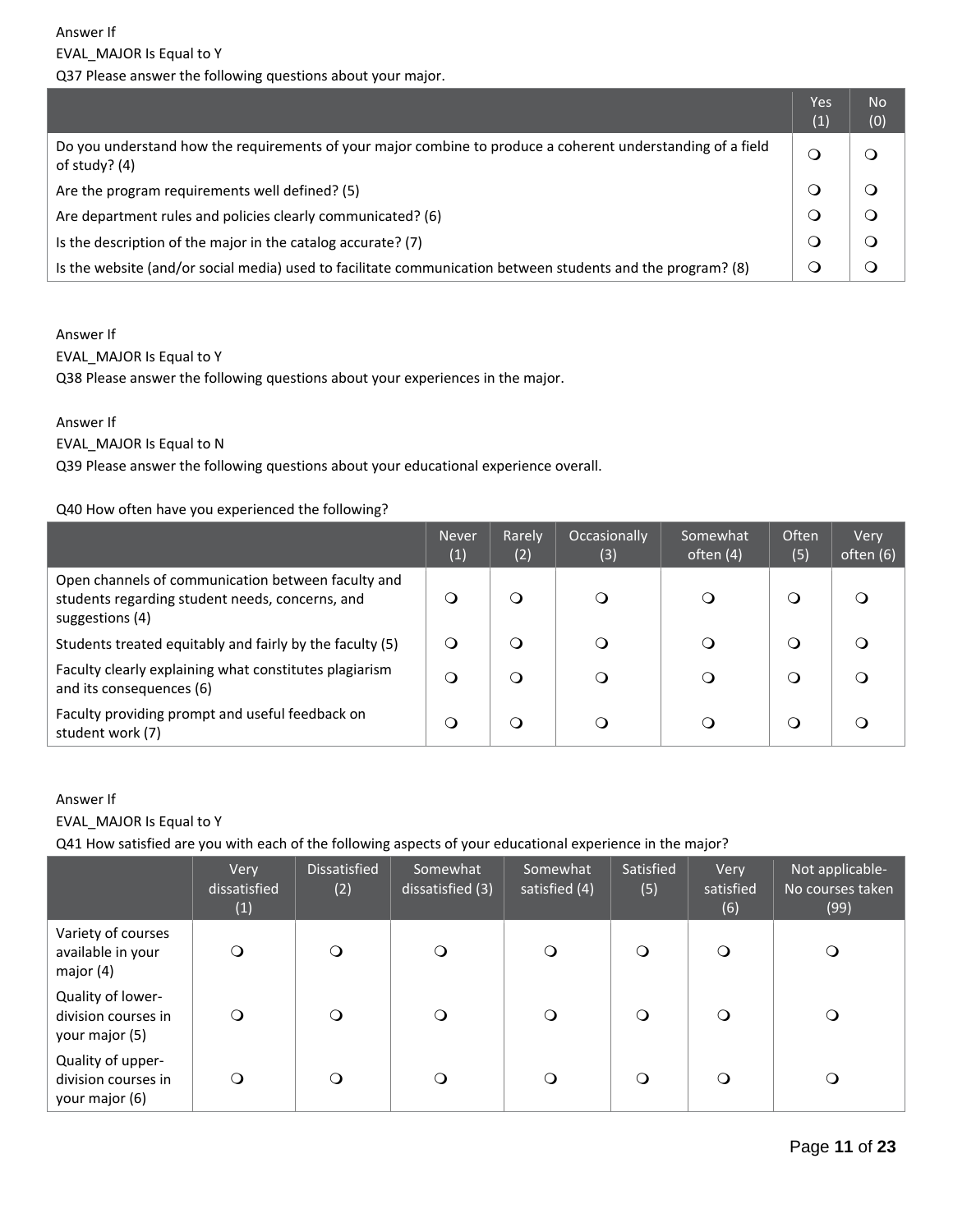Q42 How satisfied are you with each of the following aspects of your educational experience overall?

|                                                                                                       | Very<br>dissatisfied<br>(1) | Dissatisfied<br>(2) | Somewhat<br>dissatisfied (3) | Somewhat<br>satisfied (4) | Satisfied<br>(5) | Very<br>satisfied<br>(6) |
|-------------------------------------------------------------------------------------------------------|-----------------------------|---------------------|------------------------------|---------------------------|------------------|--------------------------|
| Advising by faculty on academic<br>matters (1)                                                        | $\bigcirc$                  | $\circ$             | $\bigcirc$                   | $\bigcirc$                | $\bigcirc$       | $\bigcirc$               |
| Advising by student peer advisers on<br>academic matters (14) [UC-only item]                          | $\bigcirc$                  | $\circ$             | $\circ$                      | $\bigcirc$                | $\bigcirc$       | $\circ$                  |
| Advising by school or college staff on<br>academic matters (2)                                        | $\bigcirc$                  | $\circ$             | $\bigcirc$                   | $\bigcirc$                | $\bigcirc$       | $\circ$                  |
| Advising by departmental staff on<br>academic matters (3)                                             | $\bigcirc$                  | $\bigcirc$          | $\bigcirc$                   | $\bigcirc$                | $\bigcirc$       | $\circ$                  |
| Quality of faculty instruction (4)                                                                    | $\bigcirc$                  | $\circ$             | $\circ$                      | $\bigcirc$                | $\circ$          | $\circ$                  |
| Quality of teaching by Graduate<br>Students (TA's, AI's) (5)                                          | $\bigcirc$                  | $\circ$             | $\circ$                      | $\bigcirc$                | $\bigcirc$       | $\circ$                  |
| Availability of courses for general<br>education or breadth requirements<br>(6)                       | $\bigcirc$                  | $\circ$             | $\bigcirc$                   | $\bigcirc$                | $\circ$          | $\circ$                  |
| Availability of courses needed for<br>graduation (7)                                                  | $\bigcirc$                  | $\bigcirc$          | $\bigcirc$                   | $\bigcirc$                | $\circ$          | $\circ$                  |
| Access to small classes (8)                                                                           | $\bigcirc$                  | $\bigcirc$          | $\bigcirc$                   | $\bigcirc$                | $\bigcirc$       | $\circ$                  |
| Access to faculty outside of class (9)                                                                | $\bigcirc$                  | $\circ$             | $\circ$                      | $\circ$                   | $\circ$          | $\circ$                  |
| Ability to get into a major that you<br>want (10)                                                     | $\bigcirc$                  | $\circ$             | $\circ$                      | $\bigcirc$                | $\Omega$         | $\circ$                  |
| Opportunities for research experience<br>or to produce creative products (11)                         | $\bigcirc$                  | $\circ$             | $\bigcirc$                   | $\bigcirc$                | $\Omega$         | $\circ$                  |
| <b>Educational enrichment programs</b><br>(e.g., service-learning, study abroad,<br>internships) (12) | $\circ$                     | $\Omega$            | $\bigcirc$                   | $\bigcirc$                | $\Omega$         | $\Omega$                 |
| Availability of library research<br>resources (13)                                                    | $\bigcirc$                  | $\circ$             | $\circ$                      | $\circ$                   | $\circ$          | O                        |

Q43 How many professors do you know well enough to ask for a letter of recommendation in support of an application for a job or for graduate or professional school?

 $Q$  Zero (0)

 $Q_1 (1)$ 

 $Q_2(2)$ 

 $Q$  3(3)

 $Q$  4 or more (4)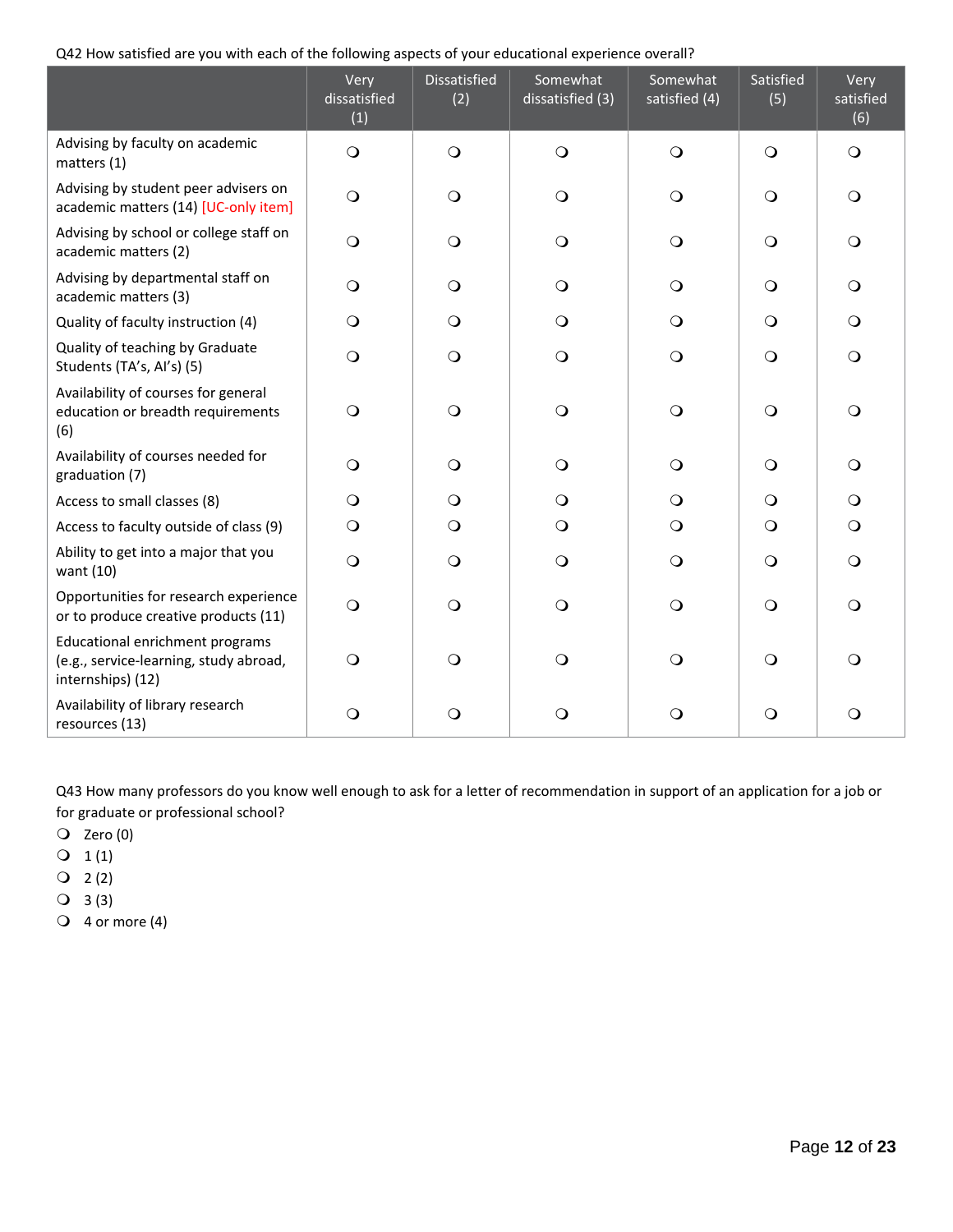Answer If MAJOR\_TEXT2 Is Not Empty And EVAL\_MAJOR Is Equal to Y Q44 Would you like to evaluate another major? Yes (1)  $\bigcirc$  No, skip to next part of questionnaire (0) If No Is Selected, Then Skip To End of Block

Answer If

Q44 Would you like to evaluate another major? Yes is Selected And EVAL\_MAJOR Is Equal to Y Q45 Please select your second major to evaluate from the following list. If Evaluation of the Major or Evaluation of the Educational Experience

The next section of this questionnaire asks you to evaluate your major based on your experience. Below are l... \${e://Field/MAJOR\_TEXT1} Is Not Selected And MAJOR\_TEXT1 Is Not Empty

\${e://Field/MAJOR\_TEXT1} (1)

If MAJOR\_TEXT2 Is Not Empty

\${e://Field/MAJOR\_TEXT2} (2)

 $\bigcirc$  Other (3)

Answer If

Please select your second major to evaluate from the following list. Other Is Selected AND Answer If Q44 Would you like to evaluate another major? Yes is Selected

Q46 Please select your new major from the following list.

Q Accounting BSB (4)...

Answer If Q44 Would you like to evaluate another major? Yes is Selected

Q47 Were the following factors very important to you in deciding on your major?

|                                                                      | Yes $(1)$ | No(0)    |
|----------------------------------------------------------------------|-----------|----------|
| Intellectual curiosity (1)                                           | Ω         | Ω        |
| Leads to a high paying job (2)                                       | $\Omega$  | O        |
| Prepares me for a fulfilling career (3)                              | $\Omega$  | O        |
| Parental/family desires (4)                                          | $\Omega$  | $\Omega$ |
| Allows time for other activities (5)                                 | ∩         | O        |
| Provides international opportunities (6)                             | $\Omega$  | O        |
| Prestige (7)                                                         | $\Omega$  | $\Omega$ |
| Could not get into my first choice of major (8)                      | $\Omega$  | $\Omega$ |
| Prepares me for graduate/professional school (9)                     | $\Omega$  | ∩        |
| Compelled to choose a major by school requirements or deadlines (10) | ∩         | ∩        |
| Other, please elaborate (11)                                         | ∩         | ∩        |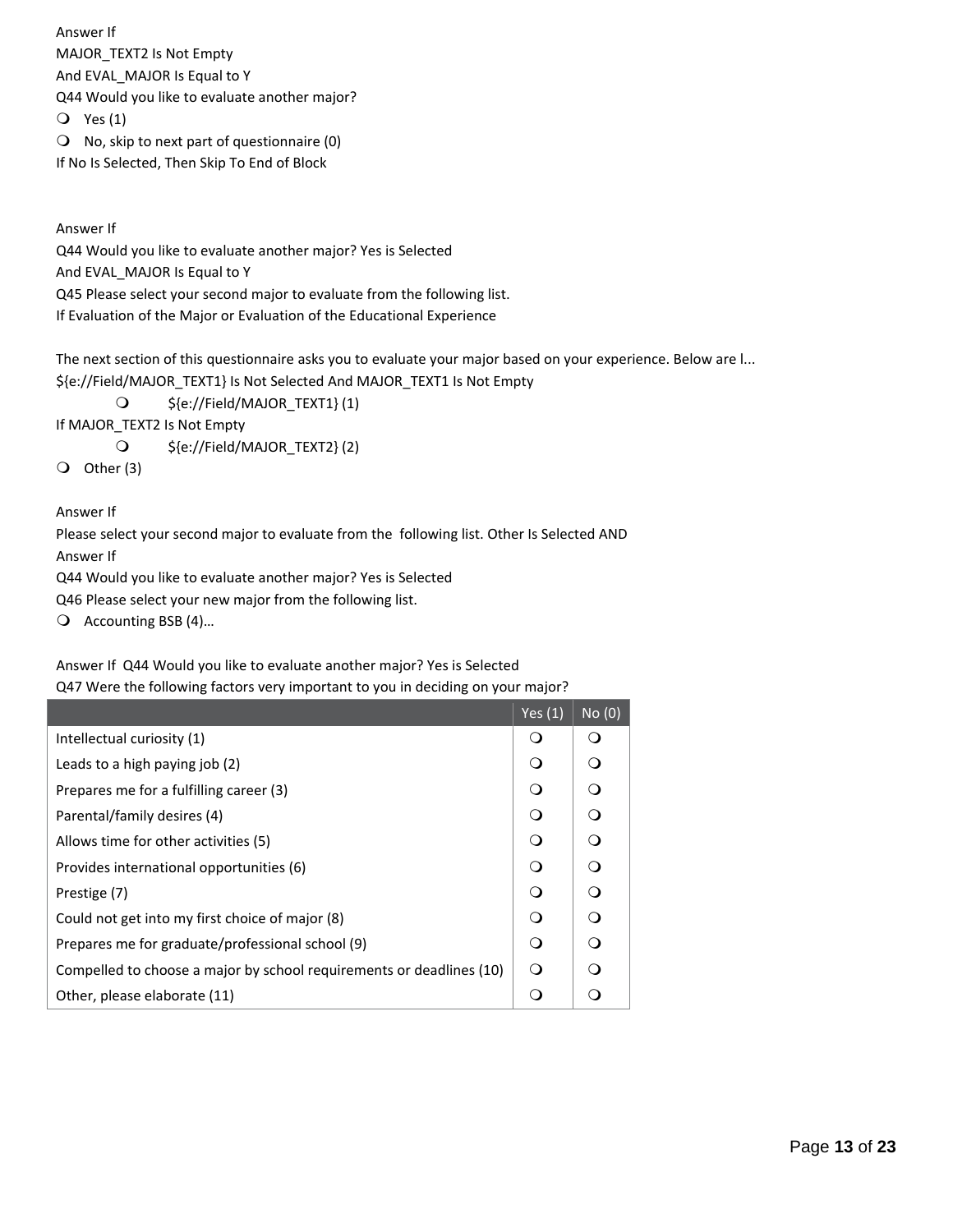Answer If Q44 Would you like to evaluate another major? Yes is Selected Q48 Please answer the following questions about your major.

|                                                                                                                                | Yes<br>(1) | <b>No</b><br>(0) |
|--------------------------------------------------------------------------------------------------------------------------------|------------|------------------|
| Do you understand how the requirements of your major combine to produce a coherent understanding of a field<br>of study? $(4)$ |            |                  |
| Are the program requirements well defined? (5)                                                                                 |            |                  |
| Are department rules and policies clearly communicated? (6)                                                                    |            |                  |
| Is the description of the major in the catalog accurate? (7)                                                                   |            |                  |
| Is the website (and/or social media) used to facilitate communication between students and the program? (8)                    |            |                  |

Answer If Q44 Would you like to evaluate another major? Yes is Selected Q49 Please answer the following questions about your experience in the major.

How often have you experienced the following?

|                                                                                                                          | <b>Never</b><br>(1) | Rarely<br>(2) | Occasionally<br>(3) | Somewhat<br>often (4) | Often<br>(5) | Very<br>often $(6)$ |
|--------------------------------------------------------------------------------------------------------------------------|---------------------|---------------|---------------------|-----------------------|--------------|---------------------|
| Open channels of communication between faculty and<br>students regarding student needs, concerns, and<br>suggestions (4) | O                   | a             | O                   | O                     | O            |                     |
| Students treated equitably and fairly by the faculty (5)                                                                 | Q                   | O             | Q                   | ◯                     | O            |                     |
| Faculty clearly explaining what constitutes plagiarism<br>and its consequences (6)                                       | Q                   | O             | Q                   | ◯                     | Ő            |                     |
| Faculty providing prompt and useful feedback on<br>student work (7)                                                      | Q                   | O             |                     | 0                     | O            |                     |

## Answer If Q44 Would you like to evaluate another major? Yes is Selected Q50 How satisfied are you with each of the following aspects of your educational experience in the major?

|                                                            | Very<br>dissatisfied<br>(1) | Dissatisfied<br>(2) | Somewhat<br>dissatisfied (3) | Somewhat<br>satisfied (4) | Satisfied<br>(5) | Very<br>satisfied<br>(6) | Not applicable-<br>No courses taken<br>(99) |
|------------------------------------------------------------|-----------------------------|---------------------|------------------------------|---------------------------|------------------|--------------------------|---------------------------------------------|
| Variety of courses<br>available in your<br>major $(4)$     | $\mathsf{O}$                | $\Omega$            | $\circ$                      | O                         | O                | $\circ$                  |                                             |
| Quality of lower-<br>division courses in<br>your major (5) | $\circ$                     | $\Omega$            | O                            | $\circ$                   | $\Omega$         | $\Omega$                 | Q                                           |
| Quality of upper-<br>division courses in<br>your major (6) | $\circ$                     | $\Omega$            | $\bigcirc$                   | $\circ$                   | $\circ$          | $\Omega$                 | O                                           |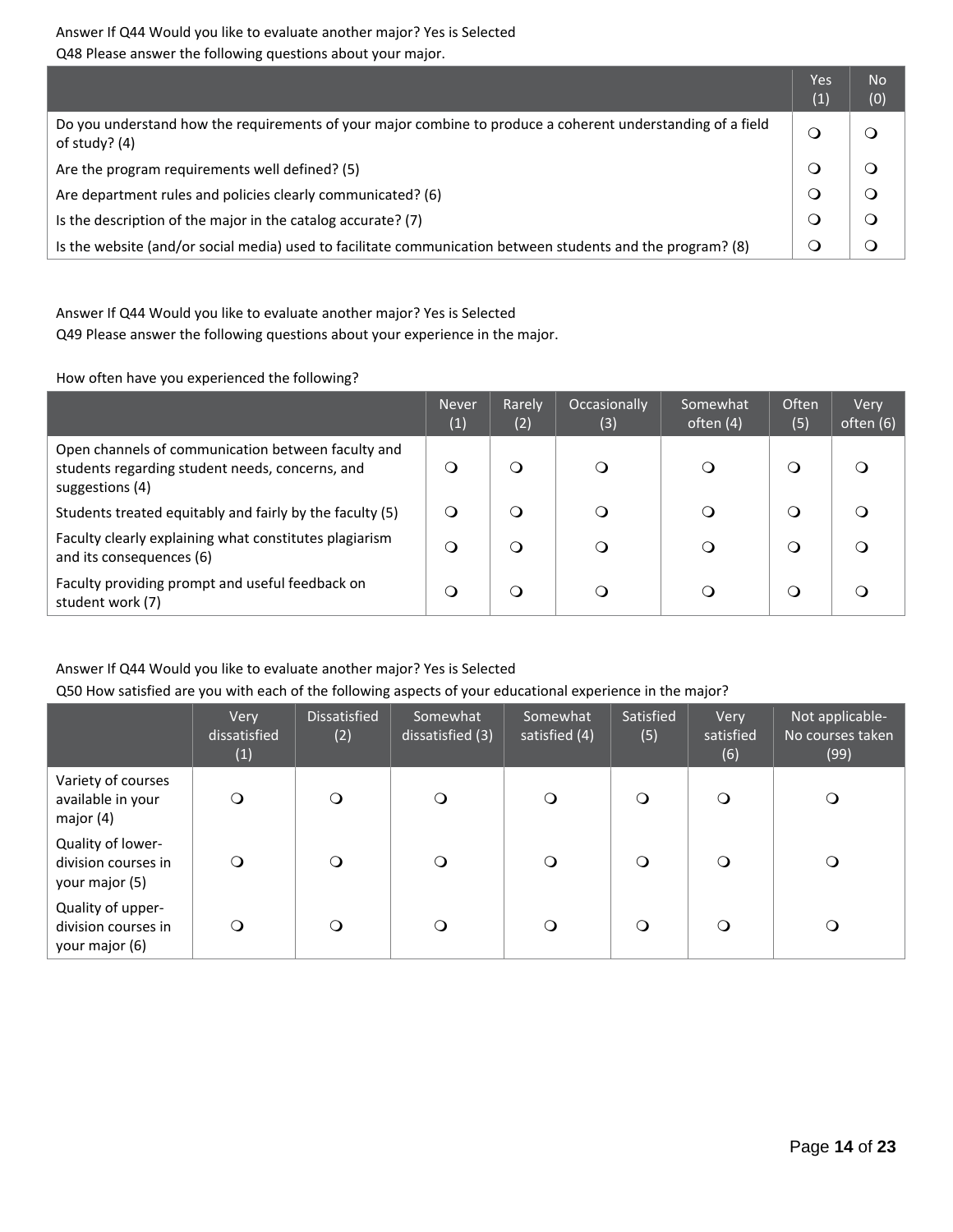| Q50_1 How satisfied are you with each of the following aspects of your educational experience overall? |  |
|--------------------------------------------------------------------------------------------------------|--|
|--------------------------------------------------------------------------------------------------------|--|

|                                                                                                | Very<br>dissatisfied<br>(1) | <b>Dissatisfied</b><br>(2) | Somewhat<br>dissatisfied (3) | Somewhat<br>satisfied (4) | Satisfied<br>(5) | Very<br>satisfied<br>(6) |
|------------------------------------------------------------------------------------------------|-----------------------------|----------------------------|------------------------------|---------------------------|------------------|--------------------------|
| Advising by faculty on academic<br>matters (1)                                                 | $\bigcirc$                  | $\bigcirc$                 | $\bigcirc$                   | $\bigcirc$                | $\circ$          | $\bigcirc$               |
| Advising by student peer advisers on<br>academic matters (14) [UC-only item]                   | $\bigcirc$                  | $\bigcirc$                 | $\bigcirc$                   | $\bigcirc$                | $\bigcirc$       | $\circ$                  |
| Advising by school or college staff on<br>academic matters (2)                                 | $\bigcirc$                  | $\bigcirc$                 | $\circ$                      | $\circ$                   | $\circ$          | $\circ$                  |
| Advising by departmental staff on<br>academic matters (3)                                      | $\circ$                     | $\bigcirc$                 | $\bigcirc$                   | $\bigcirc$                | $\bigcirc$       | $\circ$                  |
| Quality of faculty instruction (4)                                                             | $\circ$                     | $\circ$                    | $\circ$                      | $\circ$                   | $\circ$          | $\circ$                  |
| Quality of teaching by Graduate<br>Students (TA's, AI's) (5)                                   | $\bigcirc$                  | $\bigcirc$                 | $\bigcirc$                   | $\bigcirc$                | $\bigcirc$       | $\circ$                  |
| Availability of courses for general<br>education or breadth requirements<br>(6)                | $\bigcirc$                  | $\bigcirc$                 | $\bigcirc$                   | $\bigcirc$                | $\bigcirc$       | $\Omega$                 |
| Availability of courses needed for<br>graduation (7)                                           | $\circ$                     | $\circ$                    | $\bigcirc$                   | $\bigcirc$                | $\circ$          | $\circ$                  |
| Access to small classes (8)                                                                    | $\circ$                     | $\circ$                    | $\circ$                      | $\circ$                   | $\circ$          | $\circ$                  |
| Access to faculty outside of class (9)                                                         | $\circ$                     | $\circ$                    | $\circ$                      | $\circ$                   | $\circ$          | $\circ$                  |
| Ability to get into a major that you<br>want (10)                                              | $\bigcirc$                  | $\circ$                    | $\Omega$                     | $\Omega$                  | $\circ$          | $\circ$                  |
| Opportunities for research experience<br>or to produce creative products (11)                  | $\circ$                     | $\Omega$                   | $\Omega$                     | $\Omega$                  | $\Omega$         | $\Omega$                 |
| Educational enrichment programs<br>(e.g., service-learning, study abroad,<br>internships) (12) | $\circ$                     | $\Omega$                   | $\Omega$                     | $\Omega$                  | $\Omega$         | $\Omega$                 |
| Availability of library research<br>resources (13)                                             | $\circ$                     | O                          | O                            | O                         | $\circ$          | O                        |

# Q51 PART II: YOUR BACKGROUND AND PERSONAL CHARACTERISTICS

Q52 Will you complete a bachelor's degree this spring or summer?

- $\bigcirc$  Probably yes (1)
- $\bigcirc$  Probably no (0)

Answer If

Will you complete a bachelor's degree this spring or summer? Probably yes Is Selected

Q53 How concerned HAVE YOU BEEN about paying for your undergraduate education up to now?

- O Not concerned (1)
- $\bigcirc$  Somewhat concerned (2)
- Q Concerned (3)
- Very concerned (4)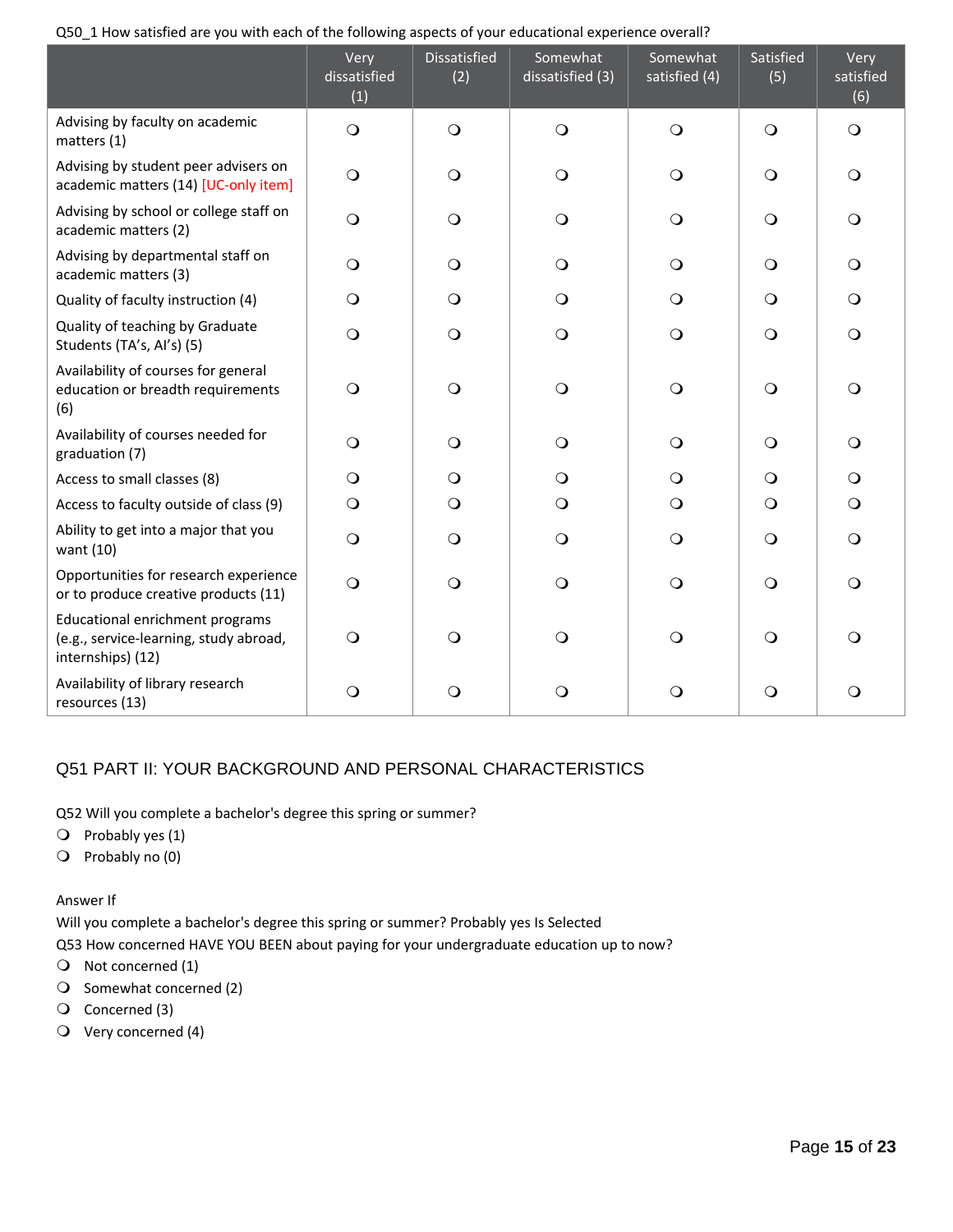Will you complete a bachelor's degree this spring or summer? Probably no Is Selected Q54 How concerned are you about paying for your undergraduate education NEXT YEAR?

- Not concerned (1)
- $\bigcirc$  Somewhat concerned (2)
- Concerned (3)
- Very concerned (4)

## Answer If

Will you complete a bachelor's degree this spring or summer? Probably no Is Selected

Q55 How concerned HAVE YOU BEEN about paying for your undergraduate education up to now?

- $\bigcirc$  Not concerned (1)
- $\bigcirc$  Somewhat concerned (2)
- Concerned (3)
- $\bigcirc$  Very concerned (4)

Q56 How concerned are you about your accumulated educational debt?

- O Not concerned (1)
- $\bigcirc$  Somewhat concerned (2)
- Concerned (3)
- $\bigcirc$  Very concerned (4)

Q57 [UC-only Item] Which of the following have you done in the past year to meet college expenses? (Select all that apply)

- $\square$  Applied for financial aid for the first time
- $\Box$  Applied for continuing financial aid
- $\square$  Applied for outside scholarships/ grants
- $\square$  Asked financial aid office to reevaluate my application
- $\Box$  Bought fewer books, bought cheaper used books, read books on reserve
- $\square$  Took a leave of absence or a quarter/semester off
- $\Box$  Took more courses per term
- $\square$  Took action to graduate more quickly
- $\Box$  Did not retake a class to improve grade
- $\Box$  Accepted AP or similar credit instead of taking the course
- $\Box$  Decided against study abroad
- $\Box$  Took a community college course because it was cheaper
- $\Box$  Took a job for the first time at college
- $\square$  Worked before but increased the number of hours worked
- $\square$  Increased the debt I carry on my credit card
- $\Box$  Increased my annual student loan amount
- $\Box$  Have cut expenses overall / have been more frugal
- $\square$  None of the above. Cost hasn't been a problem
- $\Box$  Other (Please elaborate)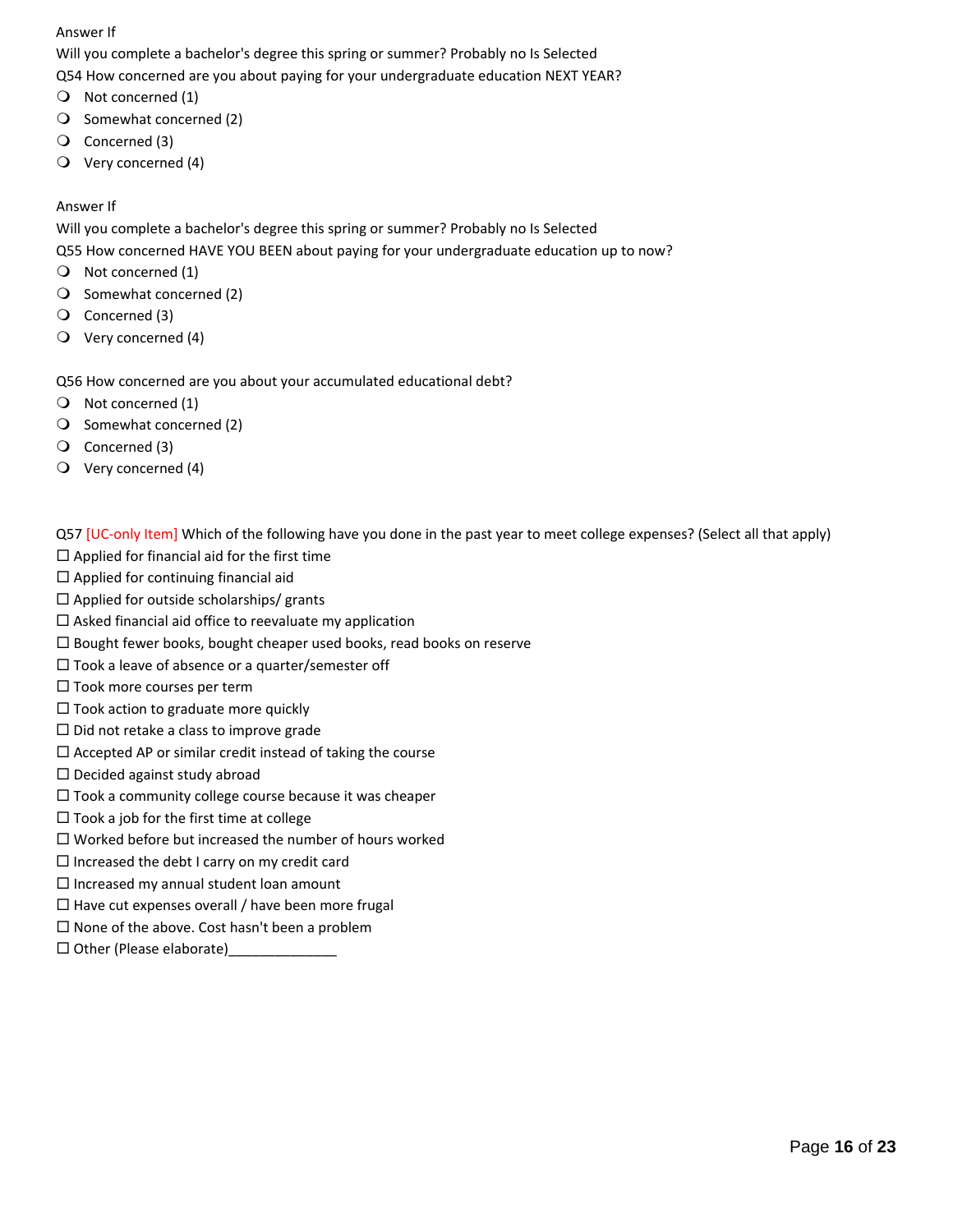## Q58 How frequently have you engaged in the following behaviors in the past year?

|                                                          | <b>Never</b><br>(1) | Rarely<br>(2) | Occasionally<br>(3) | Somewhat often<br>(4) | Often<br>(5) | Very often<br>(6) |
|----------------------------------------------------------|---------------------|---------------|---------------------|-----------------------|--------------|-------------------|
| Skipped meals to save money (1)                          | Ő                   | O             | ◯                   | Ő                     | O            |                   |
| Cut down on personal / recreational<br>spending (2)      | ၪ                   | O             |                     | $\circ$               | O            |                   |
| Worried about my debt and financial<br>circumstances (3) | ၪ                   |               |                     |                       |              |                   |

Have you heard about the Blue and Gold Opportunity Plan, which ensures that scholarships and grants will cover fees for students from families making less than \$80,000 a year, with financial need?

Yes

O No

Q59 To what extent do you agree or disagree with this statement: Given the grants and scholarships, if any, that you receive, the total cost of attending the \${e://Field/SCHOOL} is manageable.

- $\bigcirc$  Strongly disagree (1)
- Disagree (2)
- $\bigcirc$  Somewhat disagree (3)
- $\bigcirc$  Somewhat agree (4)
- Agree (5)
- $\bigcirc$  Strongly agree (6)

Q60 Is there anything else that you would like to tell us about the impact of the cost to attend on your educational experience at (University Name) University?

Q61 When did you come to the United States to live?

- $\bigcirc$  I was born in the U.S. (1)
- 1998 or earlier (2)
- $Q$  1999 (3)
- $Q$  2000 (4)
- $Q$  2001 (5)
- $Q$  2002 (6)
- $Q$  2003 (7)
- $Q$  2004 (8)
- $Q$  2005 (9)
- $Q$  2006 (10)
- $Q$  2007 (11)
- $Q$  2008 (12)
- $Q$  2009 (13)
- $Q$  2010 (14)
- $Q$  2011 (15)
- $Q$  2012 (16)
- 2013 or later (17)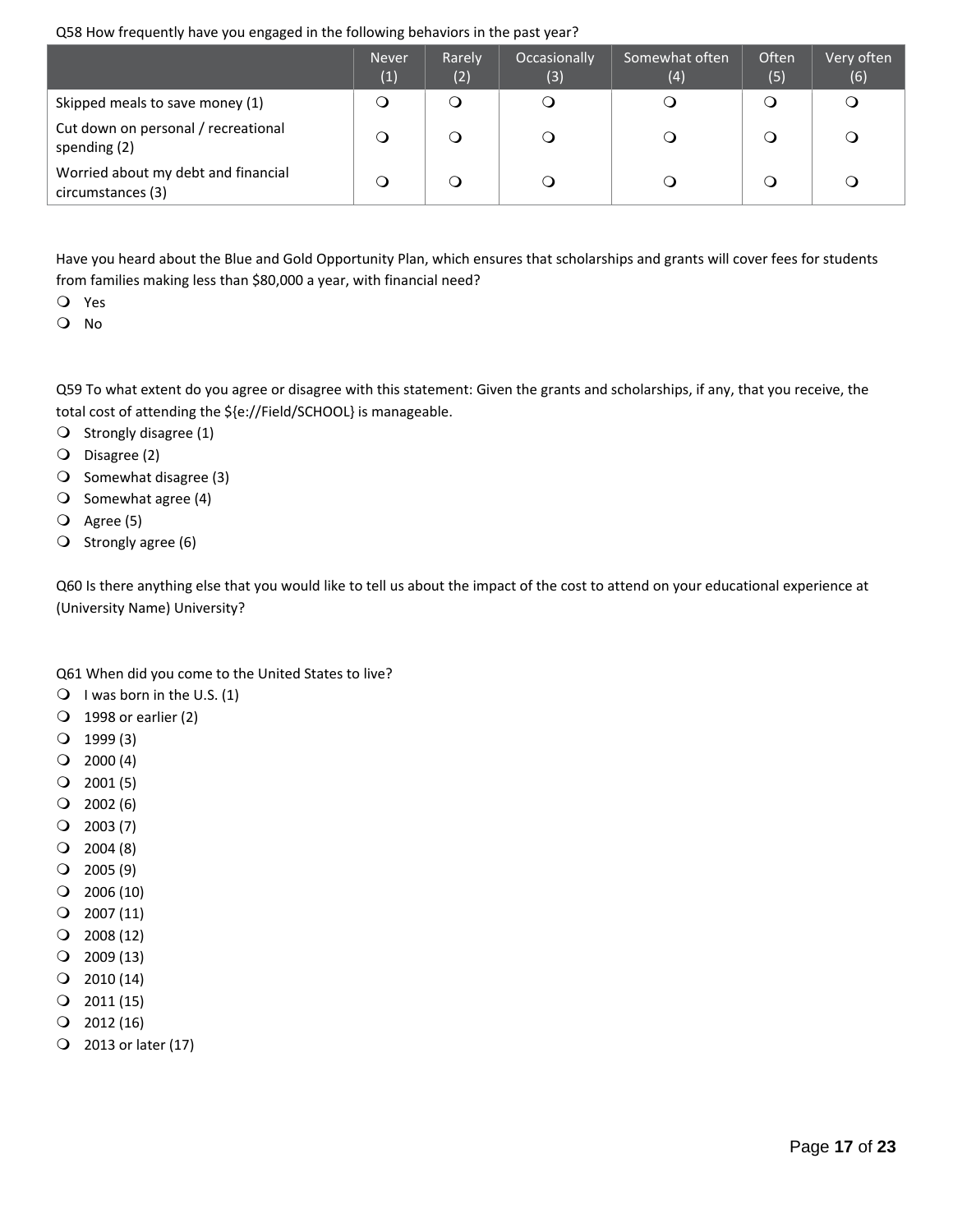Q62 When did you learn to speak English?

- $\bigcirc$  English is my native language (1)
- Before I was 6 years old (2)
- When I was 6 to 10 years old (3)
- When I was 11 to 15 years old (4)
- $\bigcirc$  After turning 16 years old (5)

Q63 Please identify, to the best of your knowledge, where the following relatives were born.

|               | In U.S. $(1)$ | Outside the U.S. (0) | Do not know (99) |
|---------------|---------------|----------------------|------------------|
| My mother (1) |               |                      |                  |
| My father (2) |               |                      |                  |

## Q64 What is the highest level of education reached by your mother?

|                                              | <b>Not</b><br>applica<br>ble (99) | <b>None</b><br>(did not<br>receive<br>formal<br>educatio<br>$n)$ (1) | <b>Less</b><br>than<br>high<br>school<br>diploma<br><b>or</b><br>equivale<br>nt(2) | High<br>school<br>diploma<br><b>or</b><br>equivale<br>nt $(3)$ | Associat<br>e's or<br>post-<br>seconda<br>ry<br>certificat<br>e(4) | <b>Bachelo</b><br>r's<br>degree<br><b>or</b><br>equivale<br>nt(5) | Post-<br>baccalaure<br>ate<br>certificate<br><b>or</b><br>equivalent<br>(6) | Master's<br>degree<br>or<br>equivale<br>nt $(7)$ | Professio<br>nal<br>degree or<br>equivalen<br>t(8) | Doctora<br>te or<br>equivale<br>nt $(9)$ | Do<br>not<br>kno<br>W<br>(10) |
|----------------------------------------------|-----------------------------------|----------------------------------------------------------------------|------------------------------------------------------------------------------------|----------------------------------------------------------------|--------------------------------------------------------------------|-------------------------------------------------------------------|-----------------------------------------------------------------------------|--------------------------------------------------|----------------------------------------------------|------------------------------------------|-------------------------------|
| In the<br>Unite<br>d<br><b>States</b><br>(1) | $\circ$                           | $\circ$                                                              | $\bigcirc$                                                                         | $\Omega$                                                       | $\circ$                                                            | $\Omega$                                                          | $\circ$                                                                     | $\Omega$                                         | $\circ$                                            | $\Omega$                                 | $\Omega$                      |
| In a<br>foreig<br>n.<br>count<br>ry (2)      | $\Omega$                          | $\circ$                                                              | $\circ$                                                                            | $\circ$                                                        | $\circ$                                                            | $\Omega$                                                          | $\circ$                                                                     | $\circ$                                          | $\circ$                                            | $\Omega$                                 | $\circ$                       |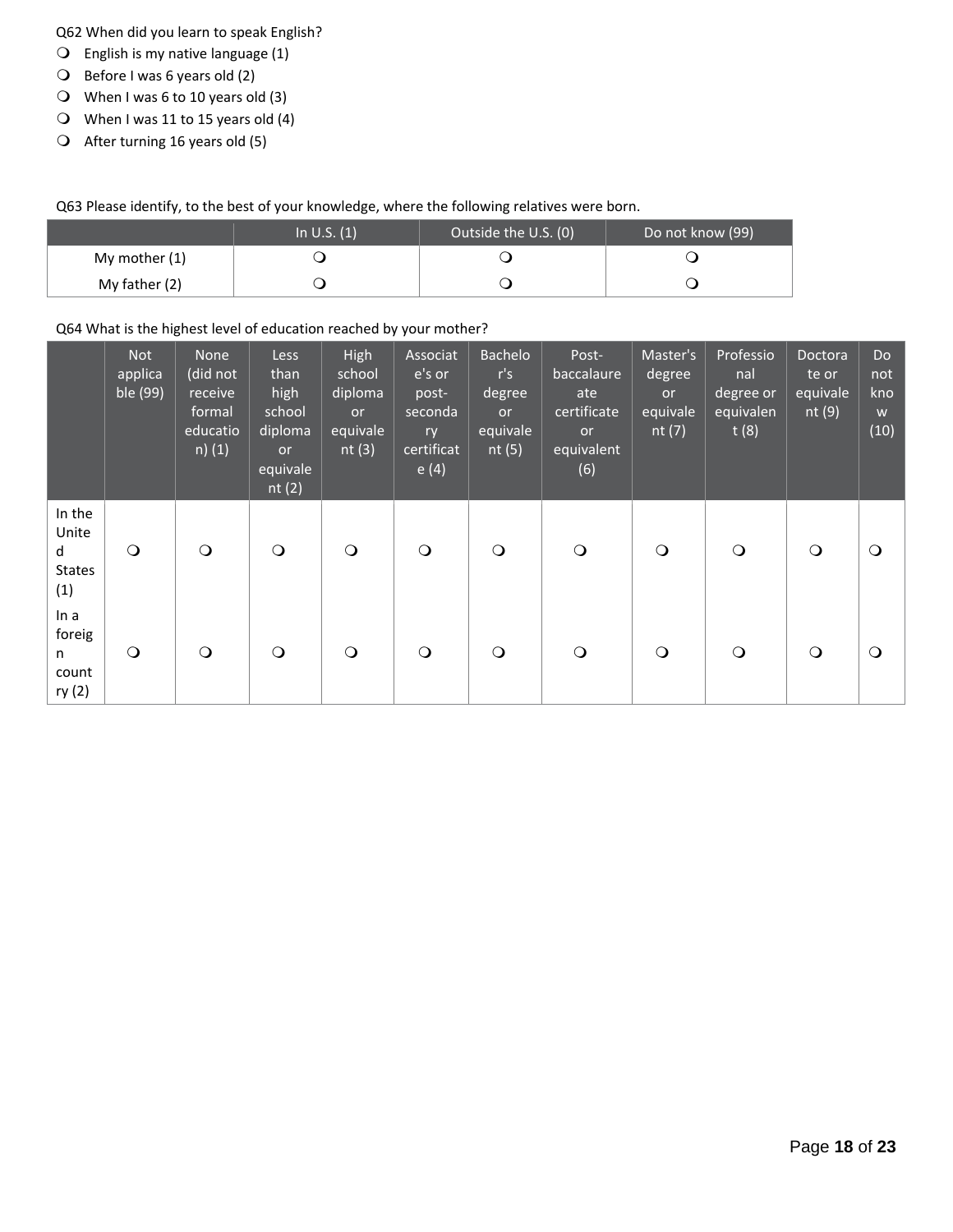### Q65 What is the highest level of education reached by your father?

|                                              | <b>Not</b><br>applica<br>ble $(-)$<br>99) | <b>None</b><br>(did not<br>receive<br>formal<br>educatio<br>$n)$ (1) | <b>Less</b><br>than<br>high<br>school<br>diploma<br><b>or</b><br>equivale<br>nt $(2)$ | High<br>school<br>diploma<br><b>or</b><br>equivale<br>nt $(3)$ | Associat<br>e's or<br>post-<br>seconda<br>ry<br>certificat<br>e(4) | Bachelo<br>r's<br>degree<br><b>or</b><br>equivale<br>nt $(5)$ | Post-<br>baccalaure<br>ate<br>certificate<br><b>or</b><br>equivalent<br>(6) | Master's<br>degree<br><b>or</b><br>equivale<br>nt $(7)$ | Professio<br>nal<br>degree or<br>equivalen<br>t(8) | Doctora<br>te or<br>equivale<br>nt $(9)$ | <b>Do</b><br>not<br>kno<br>W<br>(10) |
|----------------------------------------------|-------------------------------------------|----------------------------------------------------------------------|---------------------------------------------------------------------------------------|----------------------------------------------------------------|--------------------------------------------------------------------|---------------------------------------------------------------|-----------------------------------------------------------------------------|---------------------------------------------------------|----------------------------------------------------|------------------------------------------|--------------------------------------|
| In the<br>Unite<br>d<br><b>States</b><br>(1) | $\circ$                                   | $\bigcirc$                                                           | $\bigcirc$                                                                            | $\bigcirc$                                                     | $\bigcirc$                                                         | $\circ$                                                       | $\circ$                                                                     | $\bigcirc$                                              | $\bigcirc$                                         | $\bigcirc$                               | $\circ$                              |
| ln a<br>foreig<br>n.<br>count<br>ry (2)      | $\circ$                                   | $\bigcirc$                                                           | $\bigcirc$                                                                            | $\circ$                                                        | $\circ$                                                            | $\circ$                                                       | $\circ$                                                                     | $\circ$                                                 | $\bigcirc$                                         | $\circ$                                  | $\circ$                              |

Q66 To the best of your knowledge, how many of your grandparents were born outside of the United States?

 $Q$  Zero (0)

 $Q_1(1)$ 

 $Q_2(2)$ 

 $Q$  3(3)

 $Q 4 (4)$ 

Q67 Which of the following best describes your social class when you were growing up?

Wealthy (5)

Upper‐middle or professional‐middle (4)

Middle‐class (3)

Working‐class (2)

Q Low-income or poor (1)

Q68 Are you a financially independent student? Some students have no contact with their parents, and therefore cannot use their tax information for filing the FAFSA. If you find yourself in this situation and have been formally declared an independent student, then please answer yes.

Note: The FAFSA is used by US citizens and permanent residents to apply for financial aid from the US federal and state governments.

Yes (1)

 $O$  No  $(0)$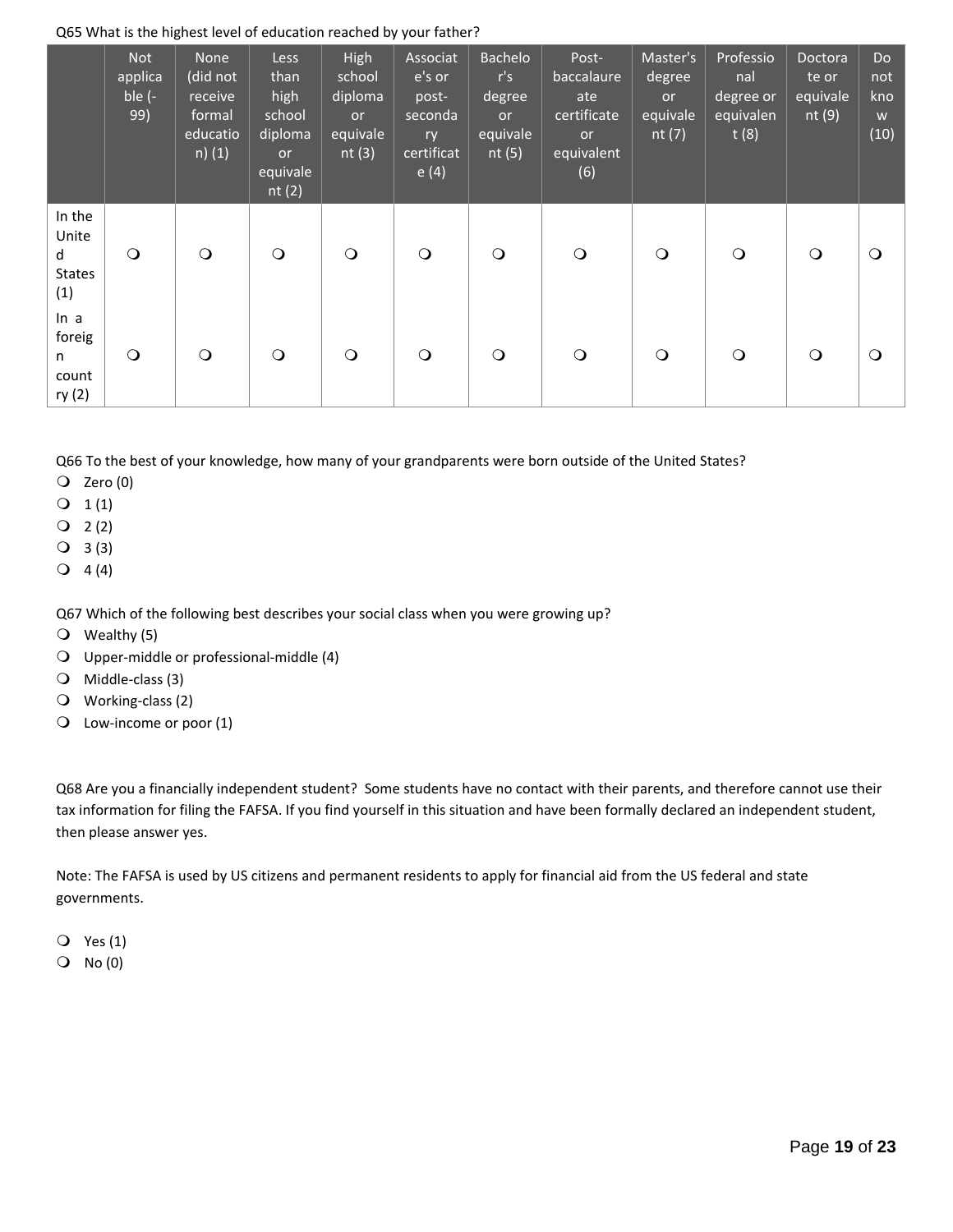Are you a financially independent student? Some students have no contact with their parents, and therefore cannot use their tax information for filing the FAFSA. If you find yourself in this situation... No Is Selected

Q69 To the best of your knowledge, which category includes the total annual combined income of your parent(s) before taxes in 2013?

- Less than \$10,000 (1)
- \$10,000 to \$19,999 (2)
- $\bigcirc$  \$20,000 to \$34,999 (3)
- $\bigcirc$  \$35,000 to \$49,999 (4)
- $\bigcirc$  \$50,000 to \$64,999 (5)
- $\bigcirc$  \$65,000 to \$79,999 (6)
- $\bigcirc$  \$80,000 to \$99,999 (7)
- \$100,000 to \$124,999 (8)
- $\bigcirc$  \$125,000 to \$149,999 (9)
- $\bigcirc$  \$150,000 to \$199,999 (10)
- $\bigcirc$  \$200,000 or more (11)

## Answer If

Are you a financially independent student? Some students have no contact with their parents, and therefore cannot use their tax information for filing the FAFSA. If you find yourself in this situati... Yes Is Selected

Q70 To the best of your knowledge, which category includes your household's total annual combined income before taxes in 2013?

- Less than \$10,000 (1)
- \$10,000 to \$19,999 (2)
- $\bigcirc$  \$20,000 to \$34,999 (3)
- $\bigcirc$  \$35,000 to \$49,999 (4)
- $\bigcirc$  \$50,000 to \$64,999 (5)
- $\bigcirc$  \$65,000 to \$79,999 (6)
- $\bigcirc$  \$80,000 to \$99,999 (7)
- \$100,000 to \$124,999 (8)
- $\bigcirc$  \$125,000 to \$149,999 (9)
- $\bigcirc$  \$150,000 to \$199,999 (10)
- $\bigcirc$  \$200,000 or more (11)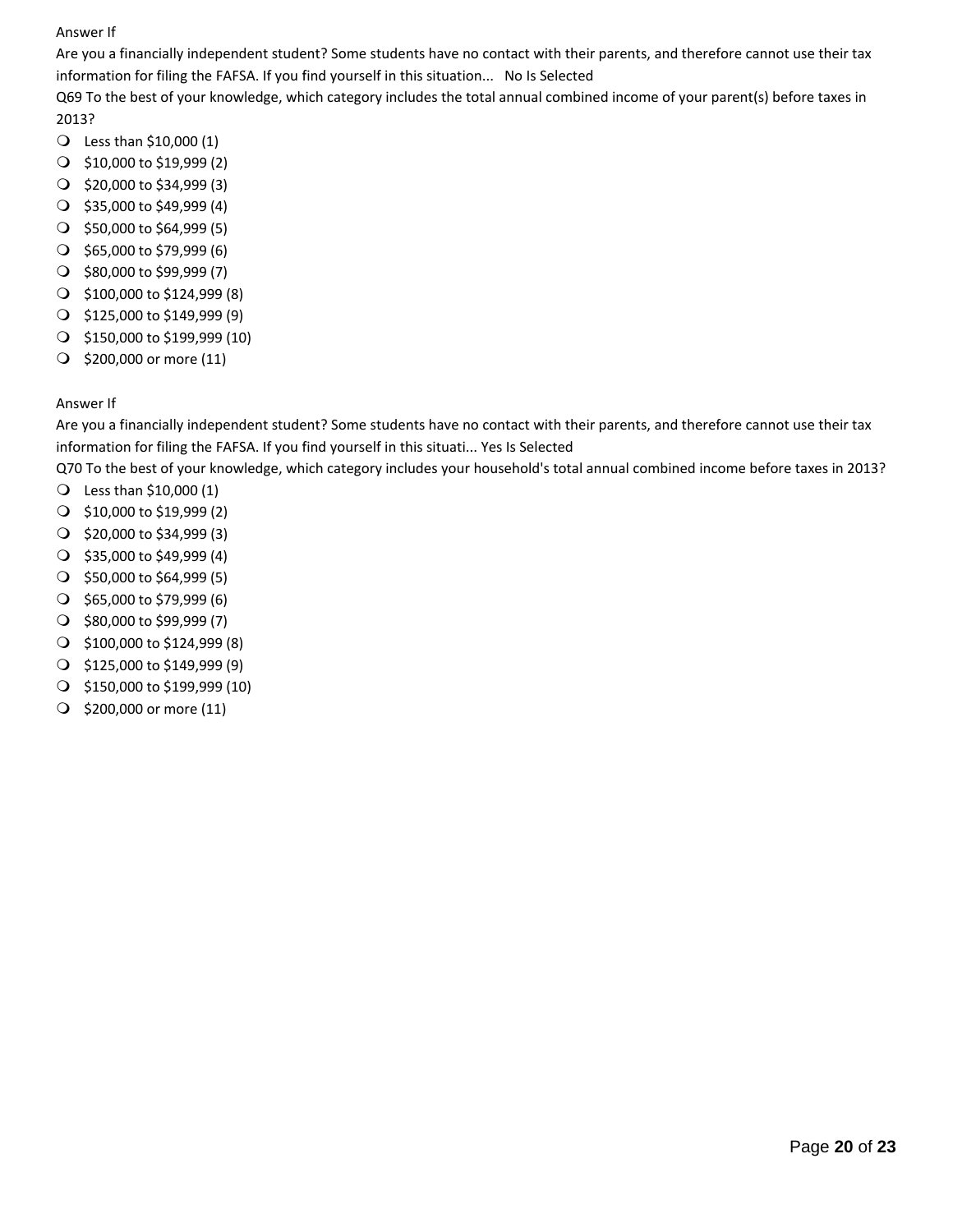Q71 What is your religious/spiritual preference?

- $\bigcirc$  Spiritual but not associated with a major religion (1)
- $\bigcirc$  Not particularly spiritual (2)
- No preference (3)
- Agnostic (4)
- $\overline{Q}$  Atheist (5)
- Baptist (6)
- Buddhist (7)
- Christian Church (Disciples) (8)
- Eastern Orthodox (9)
- Episcopalian (10)
- $\bigcirc$  Hindu (11)
- $Q$  Jewish (12)
- Lutheran (13)
- Methodist (14)
- Mormon (15)
- $\bigcirc$  Muslim (16)
- O Presbyterian (17)
- Quaker (18)
- Q Roman Catholic (19)
- O Seventh Day Adventist (20)
- Sikh (21)
- Taoist (22)
- Unitarian/Universalist (23)
- United Church of Christ/Congregational (24)
- O Other Christian (25)
- O Other religion (26)

Q72 Do you have any physical disabilities that affect how you access or use campus facilities?

- Yes (1)
- $O$  No  $(0)$

Q73 Do you have any learning disabilities that affect how you read, study, or do your coursework?

- $Q$  Yes (1)
- $O$  No  $(0)$

Answer If

Do you have any physical disabilities that affect how you access or use campus facilities? Yes Is Selected Or

Do you have any learning disabilities that affect how you read, study, or do your coursework? Yes Is Selected

Q74 Do you currently receive accommodations from campus due to your disability?

- Yes (1)
- $O$  No (2)

Answer If

Do you have any physical disabilities that affect how you access or use campus facilities? Yes Is Selected Or

Do you have any learning disabilities that affect how you read, study, or do your coursework? Yes Is Selected Q75 Is there anything else you would like to tell us about how your disability affects your experiences as a student on this campus?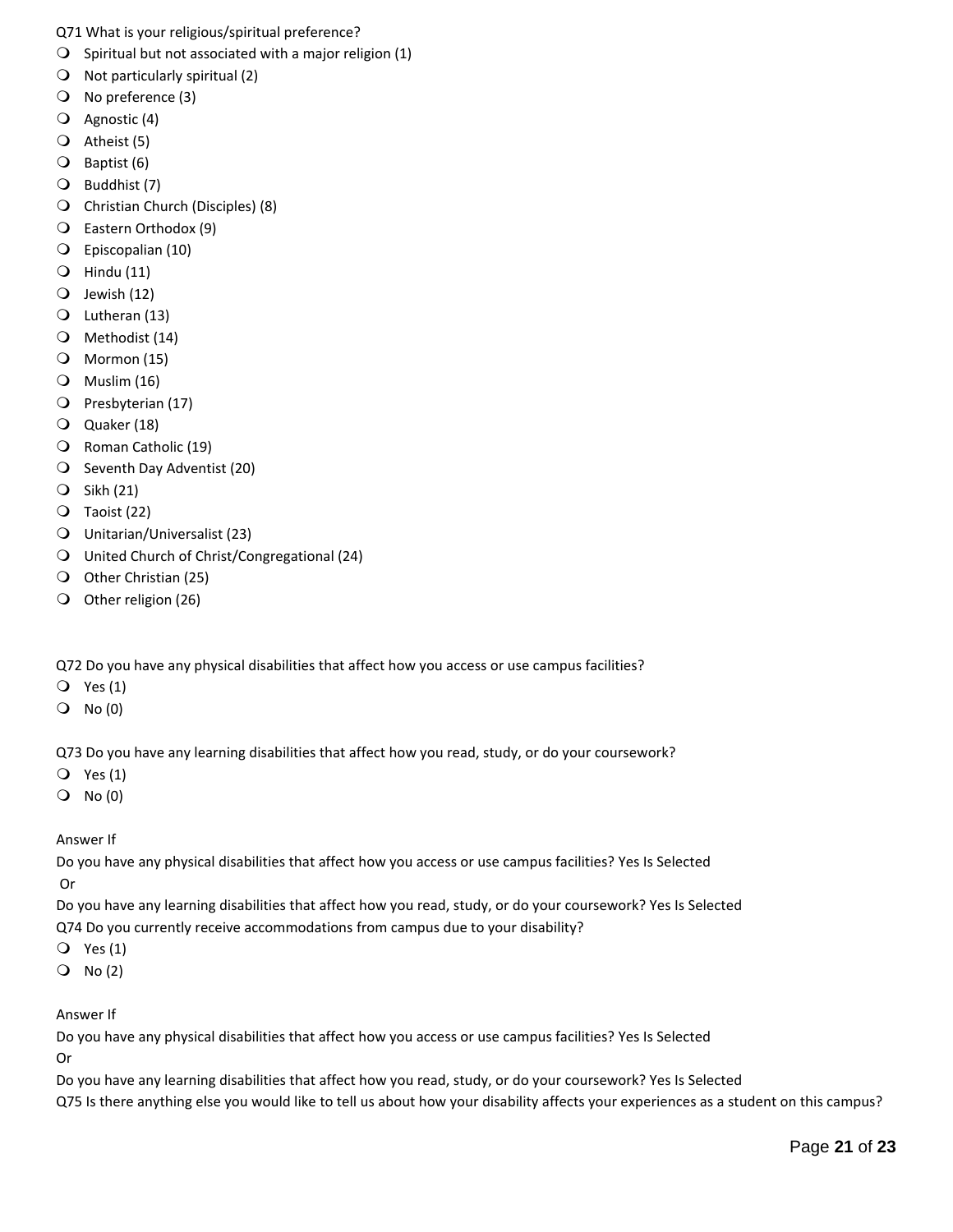Q76 What is your sexual orientation?

- Bisexual (1)
- Gay/Lesbian (2)
- Heterosexual (3)
- Questioning (4)
- O Self-identified Queer (5)
- $\bigcirc$  Decline to state (6)
- Other; please elaborate (7) \_\_\_\_\_\_\_\_\_\_\_\_\_\_\_\_\_\_\_\_

Q77 With which gender do you identify?

- Woman (1)
- $Q$  Man (2)
- $\bigcirc$  Decline to state (3)
- Other; please elaborate (4) \_\_\_\_\_\_\_\_\_\_\_\_\_\_\_\_\_\_\_\_

Q78 How would you characterize your political orientation?

- $\bigcirc$  Very liberal (1)
- Liberal (2)
- $\bigcirc$  Slightly liberal (3)
- $\bigcirc$  Moderate or middle of the road (4)
- $\bigcirc$  Slightly conservative (5)
- Conservative (6)
- $\overline{Q}$  Very conservative (7)

Q79 Please indicate the highest level of organized sports in which you participate.

- $\bigcirc$  Professional/global competitive sports (1)
- Non-professional, collegiate-level competitive sports with athletic scholarship (2)
- Non-professional, collegiate-level competitive sports without athletic scholarship (3)
- O Competitive personal (e.g., 5K races)  $(4)$
- Campus club sports team (5)
- $\bigcirc$  Intramural sports (6)
- Personal recreation (7)
- O Does not apply to me (99)

Answer If Please indicate the highest level of organized sports in which you participate. Does not apply to me Is Not Selected Q80 On average, how many hours a week do you spend on this one activity? (Must be numeric)

- Q81 Where are you living this term?
- $\bigcirc$  Campus residence hall (1)
- Campus owned apartment or house (on‐ or off‐campus) (2)
- With family (9) (Note: this is a UC-only option)
- $\bigcirc$  Sorority or fraternity (4)
- $\overline{Q}$  Co-op student housing (5)
- $\bigcirc$  Off-campus in an apartment (6)
- $\bigcirc$  Off-campus in a house (7)
- Other, please elaborate (8) \_\_\_\_\_\_\_\_\_\_\_\_\_\_\_\_\_\_\_\_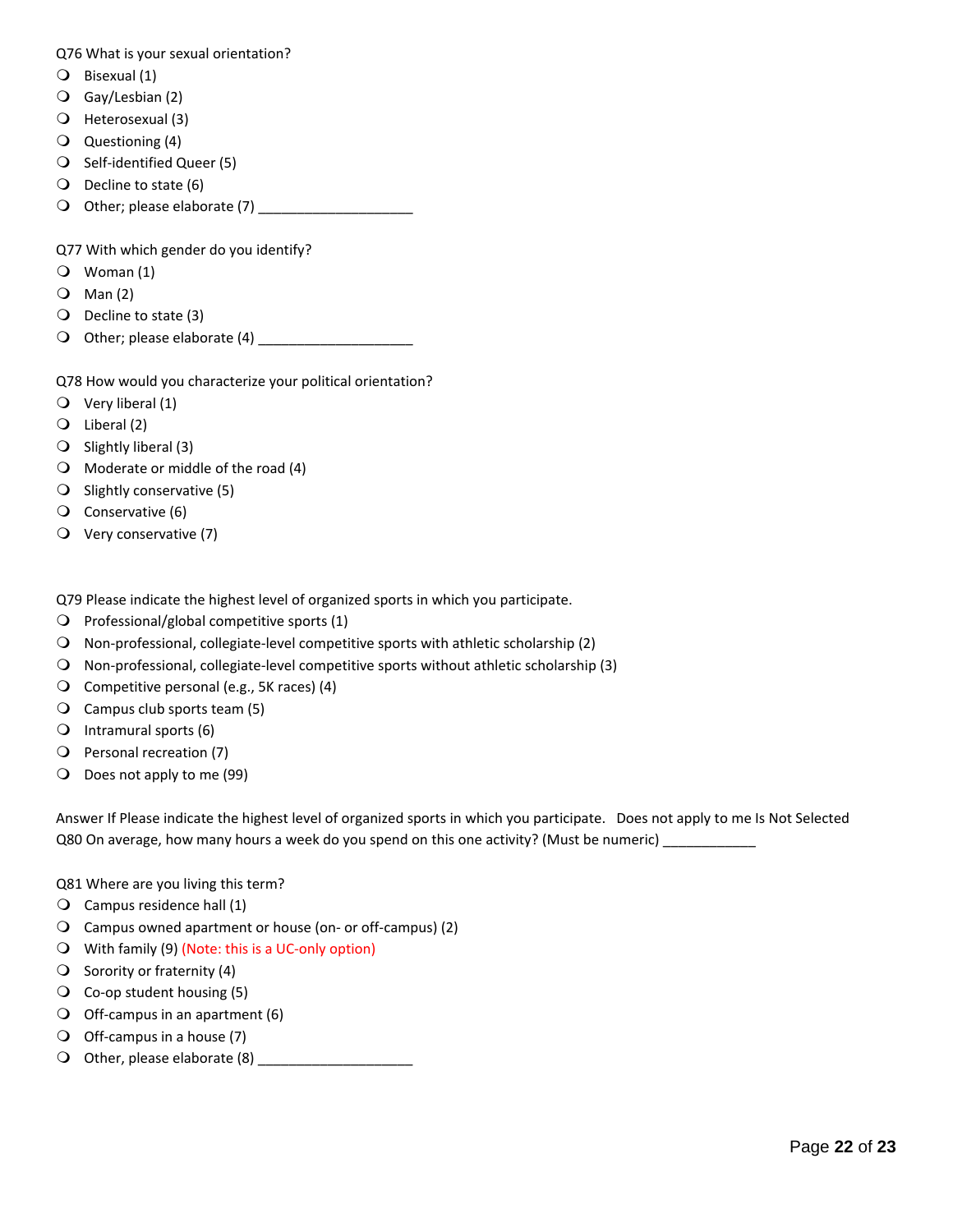Q82 How far do you live from campus?

- $\bigcirc$  On campus or < 1 mile (1)
- $\bigcirc$  1 mile to 2 miles (2)
- $\bigcirc$  3 miles to 10 miles (3)
- 11 to 20 miles (4)
- 21 miles or more (5)

Q83 What is your primary mode of transportation to campus during the spring 2014 term?

- $Q$  Walk (1)
- Bicycle (2)
- Campus Bus (3)
- $\bigcirc$  City bus (4)
- $\bigcirc$  Subway train or other train (e.g., Amtrak) (5)
- Carpool (2 or more) (6)
- Drive alone (7)
- Motorcycle, motorized scooter, or moped (8)
- Rollerblade, skateboard, skate, or scooter (9)
- Mobility scooter, powered wheelchair, or wheelchair (10)
- Other, please elaborate (11) \_\_\_\_\_\_\_\_\_\_\_\_\_\_\_\_\_\_\_\_

Q84 With whom do you live?

- $\bigcirc$  No one. I live alone (1)
- I share an apartment, house or residence hall room with at least one other (University Name) University student (2)
- I share an apartment or house with peers who are not (University Name) University students (3)
- $\bigcirc$  I live with at least one family member (4)
- $\bigcirc$  I am a single parent living with children (5)
- $\bigcirc$  I live with my spouse or domestic partner and children (6)
- $\bigcirc$  I live with my spouse or domestic partner without children (7)
- O Other, please elaborate  $(8)$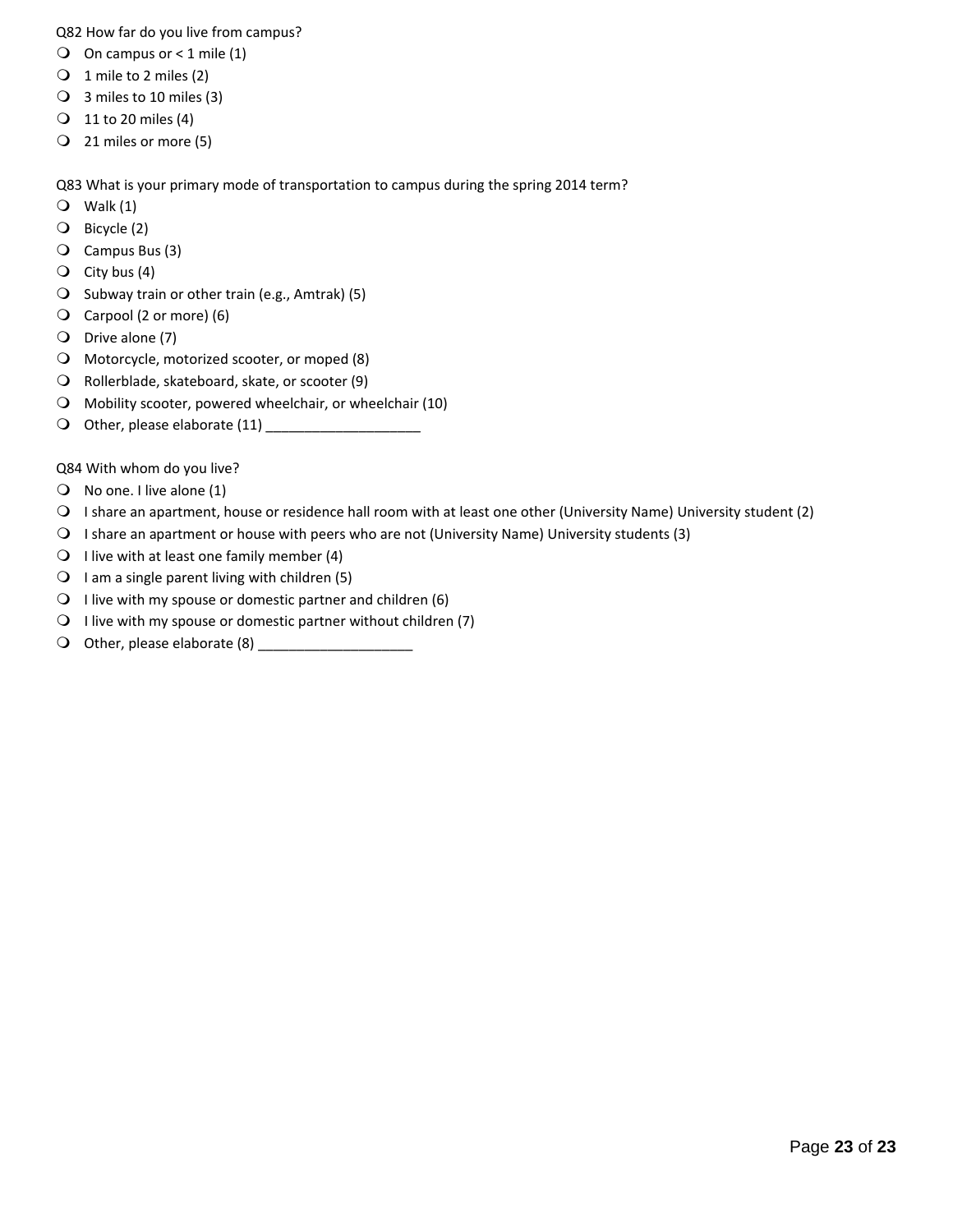# **UCLA 2014 UCUES Wildcard Module—Health and Wellness**

How would you describe…

Response Options: Excellent/Very Good/Good/Fair/Poor

- Your overall physical health?
- Your overall mental health?
- Your overall diet?

How would you describe your weight?

Response Options: Very underweight/Slightly underweight/About the right weight/Slightly overweight/Very overweight

In the past month, which of the following behavior(s) have you pursued to improve your overall health? (Mark all that apply)

Response Options: Yes, have pursued/No, have not pursued

- Increase in physical activity
- Incorporate more fruits, vegetables and whole grains into my meals
- Increase amount of sleep
- Choose sugars from naturally occurring sources such as fruits
- Prepare meals at home more often
- Engage in more social activities
- Seek counseling
- Seek emotional support from a trusted person
- Engage in relaxation activities (e.g. yoga, meditation)
- Other (please describe)

In the past month, how often did you…

Response Options: Never/Rarely (1 time a month)/Sometimes (2-4 times a month)/Often (5-15 times a month)/Almost always (16-30 times a month)/Don't Know

- Get enough sleep so that you felt rested when you woke up
- Have difficulty sleeping (e.g. intermittent sleep, difficulty falling asleep, waking earlier than intended)
- Feel so tired during the day that it affected your ability to work or study

In an average week, on how many days do you…

Response Options: 0/1/2/3/4/5/6/7

- Engage in MODERATE-INTENSITY physical activity, such as walking briskly, biking at a casual pace or light weight lifting for at least 30 minutes
- Engage in VIGOROUS-INTENSITY cardio or aerobic exercise, such as running, bicycling, or aerobics for at least 20 minutes
- Do 8-10 strength training exercises (such as resistance weight machines) for 8-12 repetitions each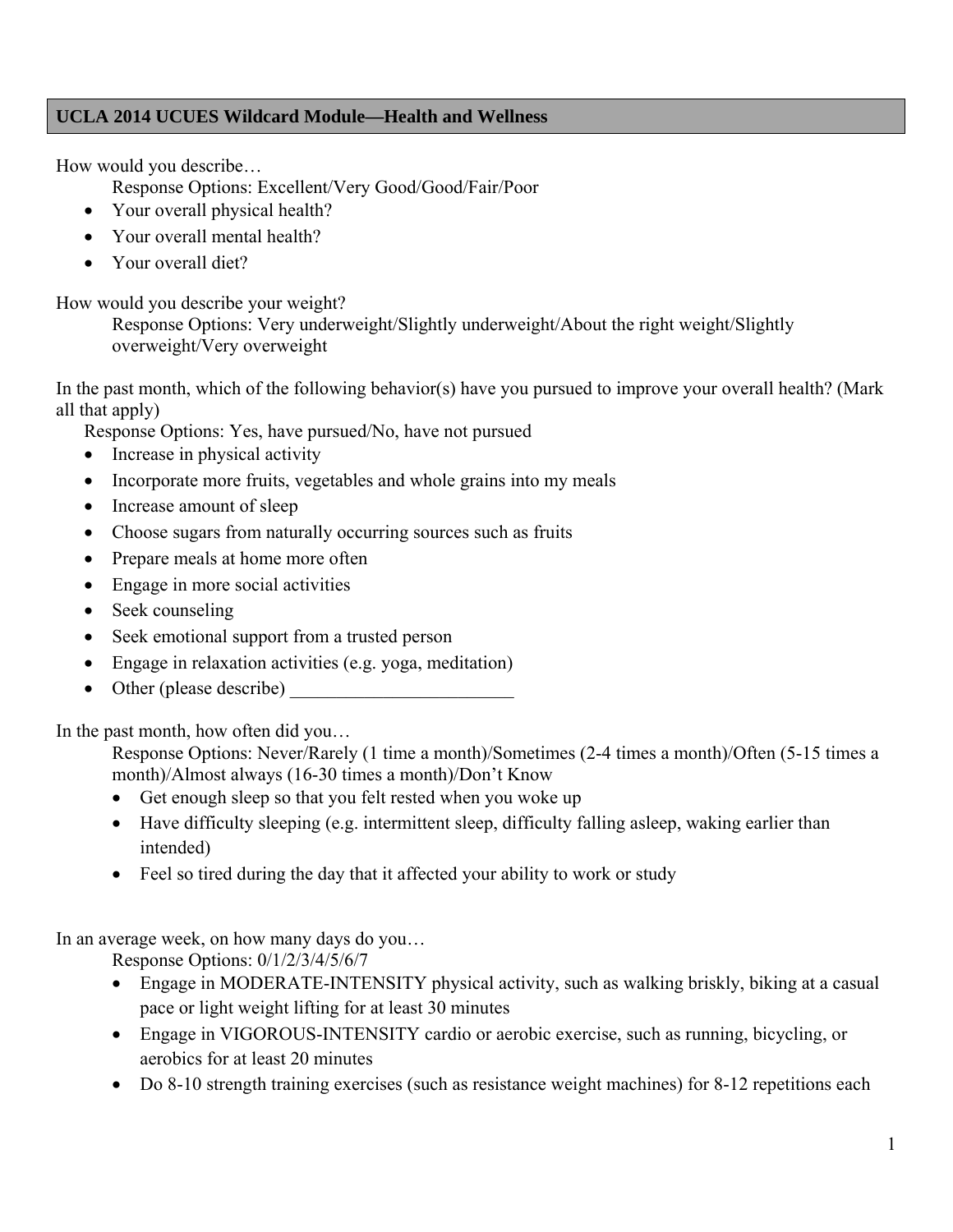*Side-by-side question bank with:* 

 How much of this exercise took place at the UCLA campus or facilities? Response Options: None/Some/All or Almost All

On average, how many meals do you skip in a week? (If none, skip next question)

- a. None (need this for the skip pattern)
- b. *1-3*
- c. *4-6*
- d. *7+*

Please indicate which of the following reasons contribute to your skipping meals.

- Response options: A major reason, Somewhat a reason, Not at all a reason.
	- a. Time constraints in schedule
	- b. Cost of food on campus
	- c. Overall cost of food
	- d. Location of restaurants on campus
	- e. Hours of operation of restaurants on campus
	- f. Not hungry
	- g. Desired weight loss
	- h. Don't have time to prepare food to bring from home
	- i. Have nowhere to store food brought from home
	- j. Other, specify: \_\_\_\_\_\_\_\_

Please indicate how much time in the past month you have felt the following.

# **Never Rarely Sometimes Most of the time Always N/A**

Your daily life has been full of things that were interesting to you. You felt loved and wanted. You have been a very nervous person. You felt depressed. You felt tense or "high strung." You have been in firm control of your behavior, thoughts, emotions and feelings. You felt you had nothing to look forward to. You felt calm and peaceful. You felt emotionally stable. You felt downhearted and blue. You felt so down in the dumps that nothing could cheer you up. You have been moody or brooded about things. You felt restless, fidgety, or impatient. You have been anxious or worried. You have been a happy person. You have been in low or very low spirits. You have felt cheerful or lighthearted. You have felt lonely/isolated.